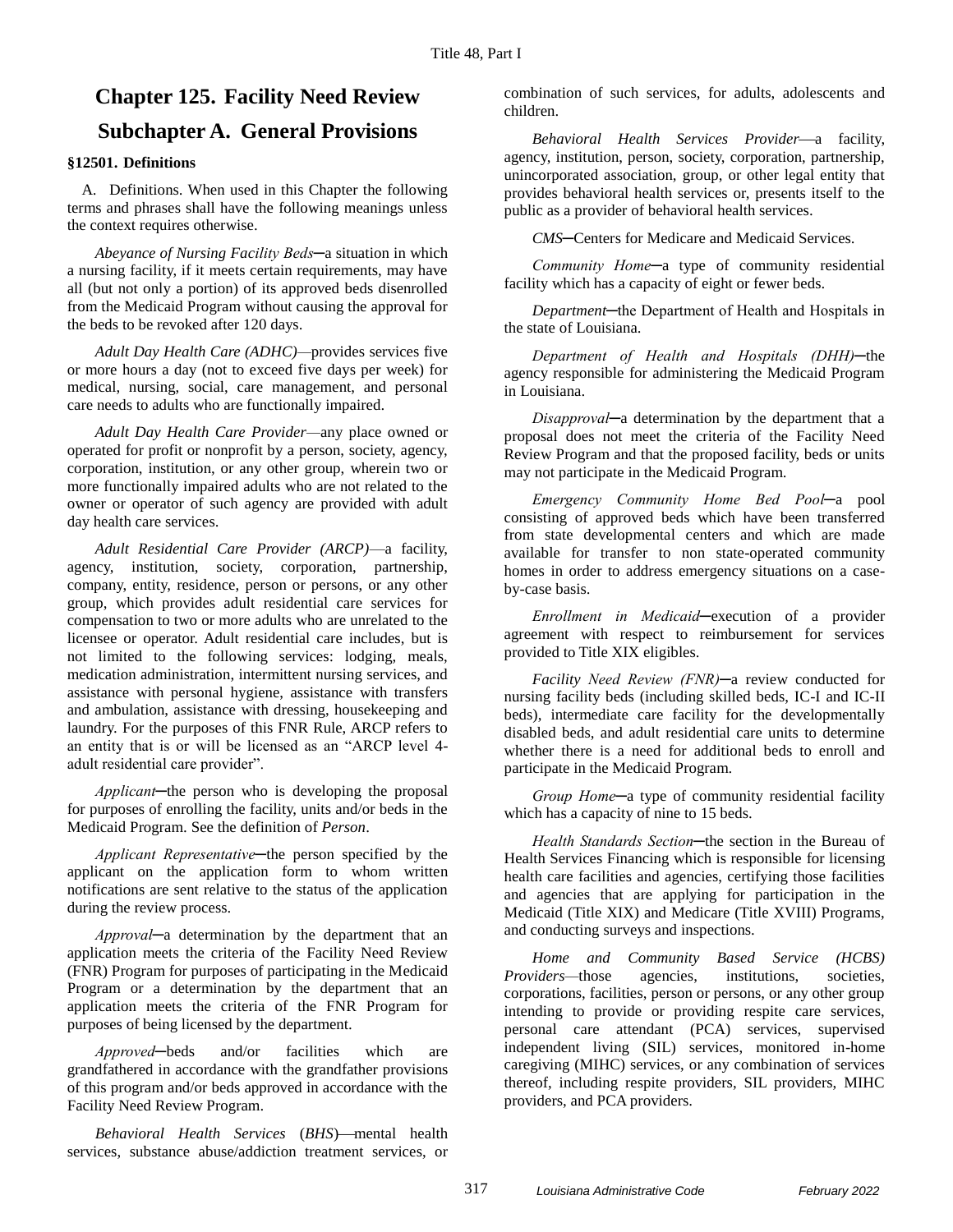*Hospital Service District—*a political subdivision of the state of Louisiana created or authorized pursuant to R.S. 46:1051 et seq.

*Intermediate Care-Level I* (*IC-I*)*—*a level of care within a nursing facility which provides basic nursing services under the direction of a physician to persons who require a lesser degree of care than skilled services, but who need care and services beyond the level of room and board. Services are provided under the supervision of a registered nurse seven days a week during the day tour of duty with licensed nurses 24 hours a day.

*Intermediate Care-Level II* (*IC-II*)*─*a level of care within a nursing facility which provides supervised personal care and health related services, under the direction of a physician, to persons who need nursing supervision in addition to help with personal care needs. Services are provided under the supervision of a registered nurse seven days a week during the day tour of duty with licensed nurses 24 hours a day.

*Intermediate Care Facility for the Developmentally Disabled* (*ICF-DD*)*─*a facility which provides developmentally disabled residents with professionally developed individual plans of care, supervision, and therapy in order to attain or maintain optimal functioning.

*Legal Device─*any legally binding instrument, such as a counter letter, made during the period a Notice of Abeyance is in effect, which would affect the transfer of disenrolled beds.

*Notice of Abeyance─*a written notice issued by the department to a nursing facility stating that the criteria for placing all of the facility's approved beds in abeyance have been met.

*Medicaid Program─*the medical assistance program administered in accordance with Title XIX of the Social Security Act.

*Notification─*is deemed to be given on the date on which a decision is mailed by the Facility Need Review Program or a hearing officer.

*Nursing Facility─*an institution which is primarily engaged in providing the following services to residents and has in effect a transfer agreement with one or more hospitals:

a. skilled nursing care and related services for residents who require medical or nursing care;

b. rehabilitation services for the rehabilitation of injured, disabled, or sick persons; or

c. on a regular basis, health-related care and services to individuals who because of their mental or physical condition require care and services (above the level of room and board) which can be made available to them only through institutional facilities; said institutional facilities are those facilities which are not primarily for the care of mental diseases.

*Pediatric Day Health Care* (*PDHC*) *Providers—*a facility that may operate seven days a week, not to exceed 12 hours a day, to provide care for medically fragile children under the age of 21, including technology dependent children who require close supervision. Care and services to be provided by the pediatric day health care facility shall include, but not be limited to:

a. nursing care, including, but not limited to:

- i. tracheotomy and suctioning care;
- ii. medication management; and
- iii. intravenous (IV) therapy;
- b. respiratory care;
- c. physical, speech, and occupational therapies;
- d. assistance with activities of daily living;
- e. transportation services; and
- f. education and training.

*Person─*an individual or other legal entity.

*Program─*the Facility Need Review Program.

*Review Period─*the period of time in which the review is conducted.

*Secretary─*the secretary of the Department of Health and Hospitals.

*Skilled Nursing Care─*a level of care within a nursing facility which provides intensive, frequent, and comprehensive nursing care and/or rehabilitation services ordered by and under the direction of a physician. Services are provided under the supervision of a registered nurse seven days a week during the day tour of duty with licensed nurses 24 hours a day. Skilled beds are located in nursing facilities and in "distinct parts" of acute care hospitals.

a. Facility Need Review policies governing skilled beds in nursing facilities also apply to Title XIX skilled beds in hospitals. In order to be enrolled to participate in Title XIX, skilled beds in hospitals must be approved through Facility Need Review. Skilled care is also referred to as "extended care".

AUTHORITY NOTE: Promulgated in accordance with R.S. 36:254 and R.S. 40:2116.

HISTORICAL NOTE: Promulgated by the Department of Health and Hospitals, Office of the Secretary, Bureau of Health Services Financing, LR 21:806 (August 1995), amended LR 25:1250 (July 1999), LR 28:2190 (October 2002), LR 30:1023 (May 2004), LR 32:845 (May 2006), LR 34:2611 (December 2008), amended by the Department of Health and Hospitals, Bureau of Health Services Financing, LR 35:2437 (November 2009), LR 36:323 (February 2010), LR 38:1961 (August 2012), LR 41:135 (January 2015), LR 41:2636 (December 2015), LR 42:61 (January 2016), amended by the Department of Health, Bureau of Health Services Financing, LR 44:280 (February 2018).

### **§12503. General Information**

A. The Department of Health and Hospitals will conduct a facility need review (FNR)to determine if there is a need for additional facilities, beds or units to enroll to participate in the Title XIX Program for the following facility types: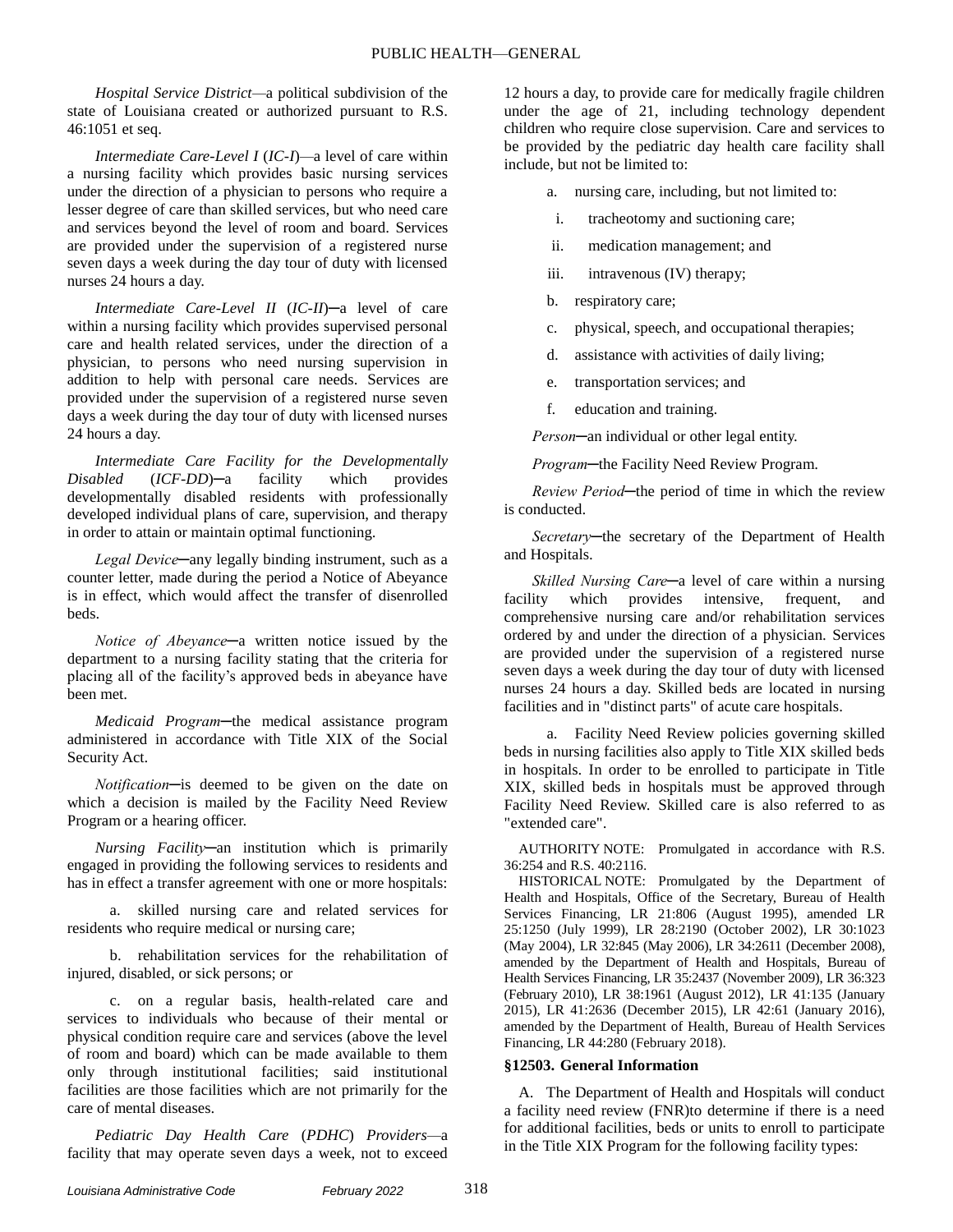1. nursing facilities;

2. skilled nursing facilities; and

3. intermediate care facilities for persons with developmental disabilities.

B. 42 CFR Part 442.12(d) allows the Medicaid agency to refuse to execute a provider agreement if adequate documentation showing good cause for such refusal has been compiled (i.e., when sufficient beds are available to serve the Title XIX population). The Facility Need Review Program will review applications for additional beds, units and/or facilities to determine whether good cause exists to deny participation in the Title XIX Program to prospective providers of those services subject to the FNR process.

C. The department will also conduct an FNR for the following provider types to determine if there is a need to license additional units, providers or facilities:

1. adult residential care providers or facilities;

2. home and community-based service providers, as defined under this Chapter;

3. adult day health care providers;

4. hospice providers or inpatient hospice facilities;

5. pediatric day health care facilities; and

6. behavioral health services (BHS) providers that provide psychosocial rehabilitation (PSR) and/or community psychiatric support and treatment (CPST) services.

D. The department shall be responsible for reviewing proposals for facilities, beds, units and agencies submitted by health care providers seeking to be licensed or to participate in the Medicaid Program. The secretary or his designee shall issue a decision of approval or disapproval.

1. The duties of the department under this program include, but are not limited to:

a. determining the applicability of these provisions to all requests for approval to enroll facilities, beds, or units in the Medicaid Program or to license facilities, units, providers or agencies;

b. reviewing, determining and issuing approvals or disapprovals for proposals determined to be subject to these provisions;

c. adopting and promulgating such rules and regulations as may be necessary to implement the provisions of this program pursuant to the Administrative Procedure Act; and

d. defining the appropriate methodology for the collection of data necessary for the administration of the program.

E. No nursing facility, skilled nursing facility, or ICF-DD bed, nor provider units/beds shall be enrolled in the Title XIX Program unless the bed has been approved through the FNR Program. No adult residential care provider, home and community-based services provider or adult day health care provider may be licensed by the department unless the facility, unit or agency has been approved through the FNR Program.

F. Grandfather Provision. An approval shall be deemed to have been granted under this program without review for NFs, ICFs-DD and/or beds that meet one of the following descriptions:

1. all valid Section 1122 approved health care facilities/beds;

2. all valid approvals for health care facilities/beds issued under the Medicaid Capital Expenditure Review Program prior to the effective date of this program;

3. all valid approvals for health care facilities issued under the Facility Need Review Program; or

4. all nursing facility beds which were enrolled in Medicaid as of January 20, 1991.

G. Additional Grandfather Provision. An approval shall be deemed to have been granted under FNR without review for HCBS providers, ICFs/DD, ADHC providers, hospice providers, BHS providers, and pediatric day health care centers that meet one of the following conditions:

1. HCBS providers which were licensed by January 31, 2009 or had a completed initial licensing application submitted to the department by June 30, 2008;

2. existing licensed ICFs-DD that are converting to the Residential Options Waiver;

3. ADHC providers who were licensed as of December 31, 2009 or who had a completed initial licensing application submitted to the department by December 31, 2009, or who are enrolled or will enroll in the Louisiana Medicaid Program solely as a program for all-inclusive care for the elderly provider;

4. hospice providers that were licensed, or had a completed initial licensing application submitted to the department, by March 20, 2012; or

5. pediatric day health care providers that were licensed by the department before March 1, 2014, or an entity that meets all of the following requirements:

a. has a building site or plan review approval for a PDHC facility from the Office of State Fire Marshal by March 1, 2014;

b. has begun construction on the PDHC facility by April 30, 2014, as verified by a notarized affidavit from a licensed architect submitted to the department, or the entity had a fully executed and recorded lease for a facility for the specific use as a PDHC facility by April 30, 2014, as verified by a copy of a lease agreement submitted to the department;

c. submits a letter of intent to the department's Health Standards Section by April 30, 2014, informing the department of its intent to operate a PDHC facility; and

d. became licensed as a PDHC by the department no later than December 31, 2014;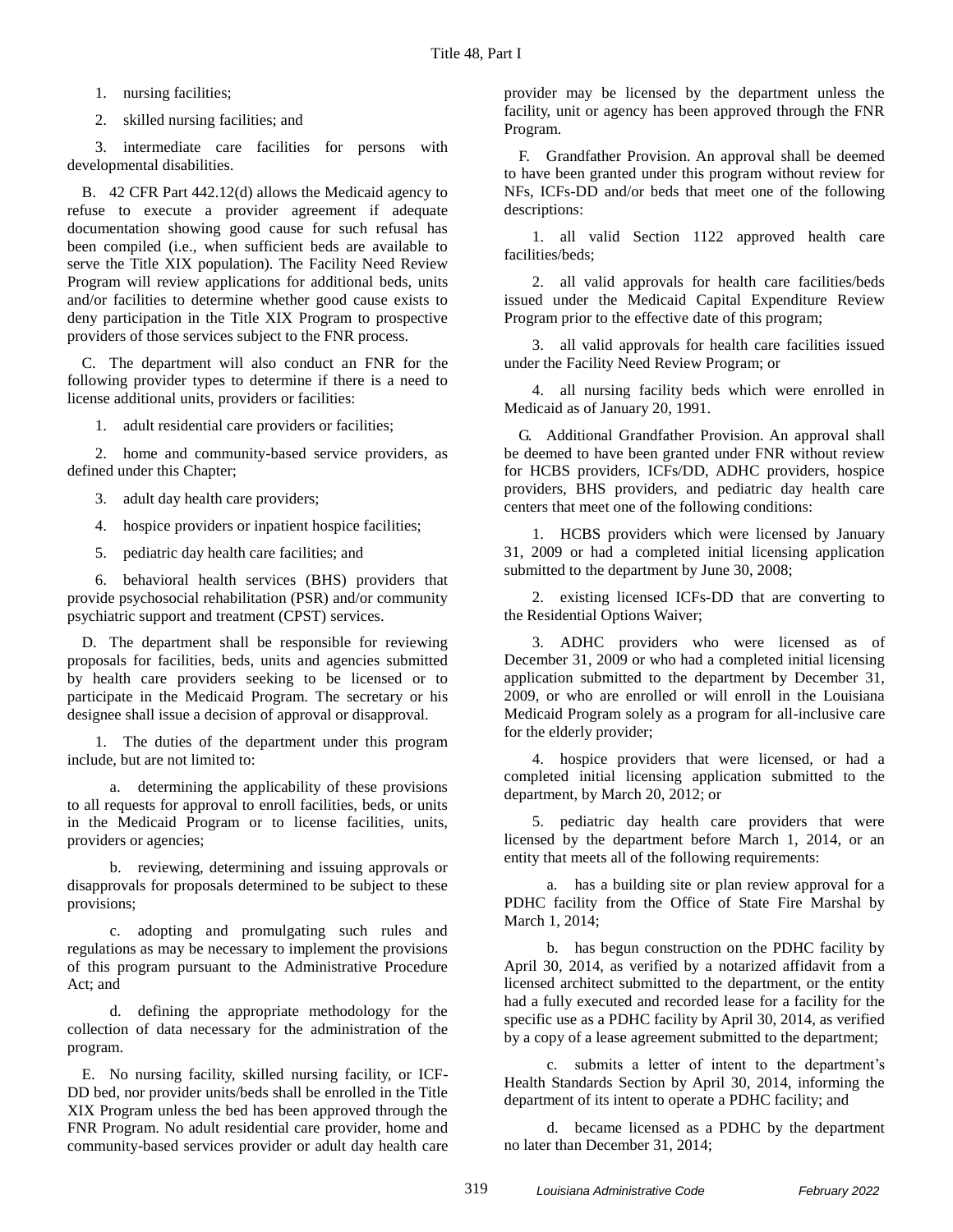6. behavioral health services providers that are licensed to provide PSR and/or CPST, or that have submitted a completed application for licensure as a BHS provider that includes PSR and/or CPST, prior to promulgation of this Rule; and

7. behavioral health services (BHS) providers that fall within the provisions of Act 33 of the 2017 Regular Session of the Louisiana Legislature, commonly referred to as accredited mental health rehabilitation providers, that submit a completed BHS provider licensing application by December 1, 2017 and become licensed by April 1, 2018.

H. Exemptions from the facility need review process shall be made for:

1. a nursing facility which needs to be replaced as a result of destruction by fire or a natural disaster, such as a hurricane; or

2. a nursing facility and/or facility building owned by a government agency which is replaced due to a potential health hazard.

AUTHORITY NOTE: Promulgated in accordance with R.S. 36:254 and R.S. 40:2116.

HISTORICAL NOTE: Promulgated by the Department of Health and Hospitals, Office of the Secretary, Bureau of Health Services Financing, LR 21:808 (August 1995), amended LR 28:2190 (October 2002), LR 30:1483 (July 2004), amended by the Department of Health and Hospitals, Bureau of Health Services Financing, LR 34:2612 (December 2008), amended LR 35:2437 (November 2009), LR 36:323 (February 2010), LR 38:1593 (July 2012), LR 38:1961 (August 2012), LR 41:136 (January 2015), LR 42:61 (January 2016), amended by the Department of Health, Bureau of Health Services Financing, LR 44:281 (February 2018).

### **§12505. Application and Review Process**

A. FNR applications shall be submitted to the Bureau of Health Services Financing, Health Standards Section, Facility Need Review Program. The application shall be submitted on the forms (on 8.5 inch by 11 inch paper) provided for that purpose, contain such information as the department may require and be accompanied by a nonrefundable fee of \$200. An original and three copies of the application are required for submission.

1. Application forms may be requested in writing or by telephone from the FNR Program. The FNR Program will provide application forms, inventories, utilization data, and other materials relevant to the type of application.

2. The applicant representative specified on the application will be the only person to whom the FNR Program will send written notification in matters relative to the status of the application during the review process. If the applicant representative or his address changes at any time during the review process, the applicant shall notify the FNR Program in writing.

3. A prospective ARCP applicant shall submit the following documents as part of the application:

a. certification of the number and ratio of Medicaid approved nursing facility beds that will be converted to ARC units;

b. a letter of intent that includes the location of the proposed ARC site and the proposed date of opening;

d. certification that the applicant will provide services as defined in the statute; and

e. certification which includes the following:

i. that the applicant has reviewed the licensing regulations and will comply with the licensing regulation; and

ii. acknowledgement that failure to meet the timeframes established in this Chapter will result in automatic expiration of the FNR approval for the ARCP units.

B. The review period will be no more than 60 days, except as noted in the case of issuance of a request for proposals (RFP). The review period begins on the first day after the date of receipt of the application, or, in the case of issuance of an RFP, on the first day after the period specified in the RFP.

1. A longer review period will be permitted only when initiated by the Facility Need Review Program. A maximum of 30 days will be allowed for an extension, except as otherwise noted for the issuance of a RFP.

2. An applicant may not request an extension of the review period, but may withdraw an application (in writing) at any time prior to the notification of the decision by the FNR Program.

a. The application fee is non-refundable.

3. The FNR Program shall review the application within the specified time limits and provide written notification of the decision to the applicant representative.

a. Notification of disapproval shall be sent by certified mail to the applicant representative, with reasons for disapproval specified.

b. If notification is not sent by the sixtieth day, except as noted in the case of issuance of a RFP, the application is automatically denied.

4. If FNR approval is denied, the applicant may choose to:

a. pursue an administrative appeal pursuant to Subchapter G, §12541; or

b. within 30 days of receipt of the notice of denial of FNR approval, and prior to filing an administrative appeal, request a supplemental review of additional documentation to be submitted by the applicant;

i. the time period to submit the supplemental materials shall be no later than 30 days from the date the request is approved by the department and notice received by the applicant. If timely received, the supplemental documentation will be reviewed in conjunction with the original FNR application. The applicant will receive the results of such review in writing from the department;

ii. in the case of a failure to submit the supplemental materials in a timely manner or, upon a denial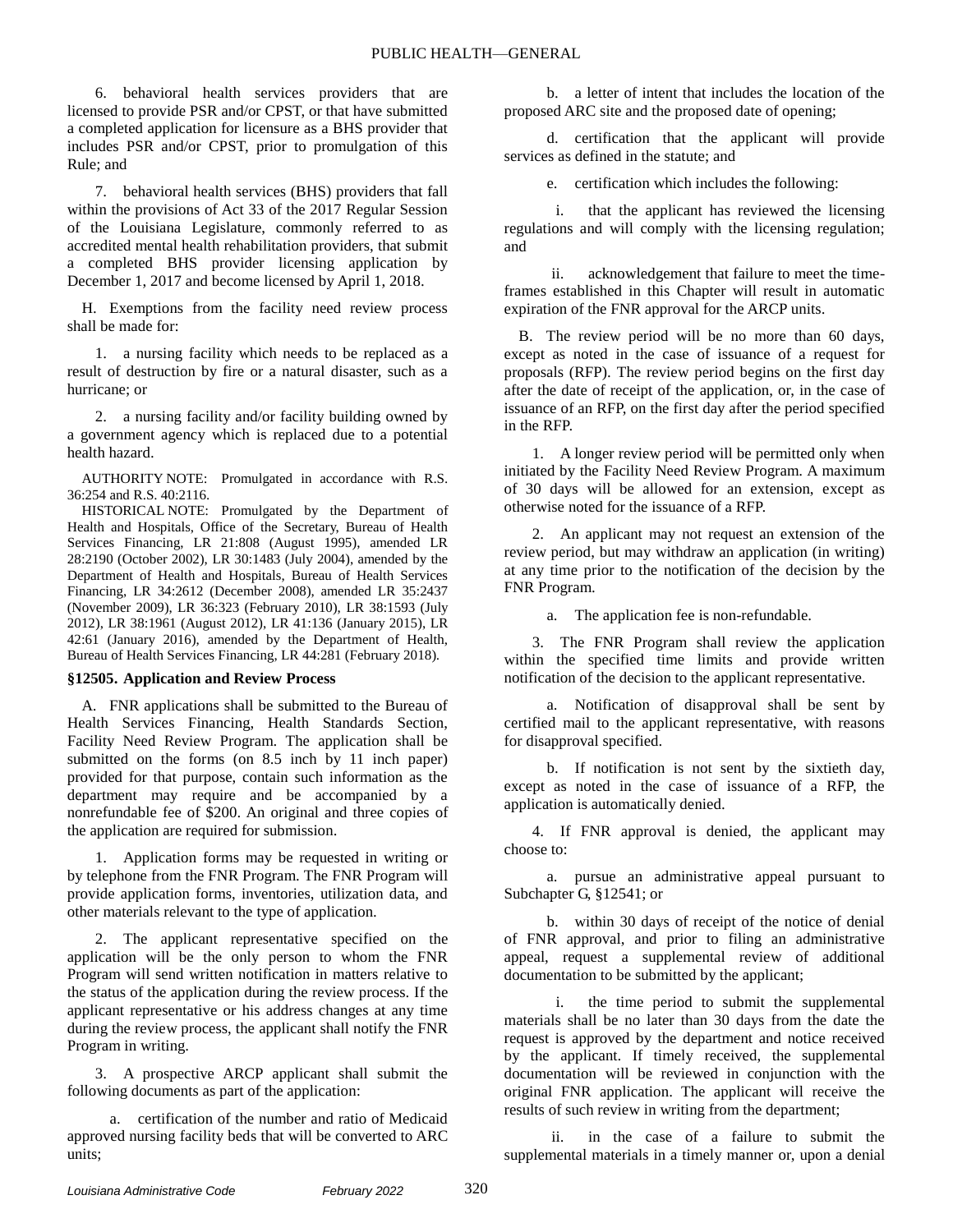of the supplemental application, the applicant may file an administrative appeal of the department's decision with the Division of Administrative Law (DAL). This request shall be submitted within 30 days of the date of receipt of notice of said failure or denial;

iii. failure to file timely for an administrative appeal shall exhaust the applicant's remedies with the department and the decision to deny FNR approval is final;

c. the administrative appeal shall be conducted by the DAL in accordance with the Administrative Procedure Act.

AUTHORITY NOTE: Promulgated in accordance with R.S. 40:2116.

HISTORICAL NOTE: Promulgated by the Department of Health and Hospitals, Office of the Secretary, Bureau of Health Services Financing, LR 21:812 (August 1995), amended by the Department of Health and Hospitals, Bureau of Health Services Financing, LR 34:2612 (December 2008), LR 35:2438 (November 2009), LR 36:323 (February 2010), LR 38:1593 (July 2012), LR 41:2636 (December 2015).

# **Subchapter B. Determination of Bed, Unit, Facility or Agency Need**

### **§12507. Intermediate Care Facilities for the Developmentally Disabled**

A. The service area for a proposed or existing facility is designated as the department's administrative region in which the facility or proposed facility is or will be located. The administrative regions and the parishes which comprise these regions are as follows:

1. Region I: Jefferson, Orleans, Plaquemines, and St. Bernard;

2. Region II: Ascension, East Baton Rouge, East Feliciana, Iberville, Pointe Coupee, West Baton Rouge, and West Feliciana;

3. Region III: Assumption, Lafourche, St. Charles, St. James, St. John, St. Mary, and Terrebonne;

4. Region IV: Acadia, Evangeline, Iberia, Lafayette, St. Landry, St. Martin, and Vermilion;

5. Region V: Allen, Beauregard, Calcasieu, Cameron, and Jefferson Davis;

6. Region VI: Avoyelles, Catahoula, Concordia, Grant, LaSalle, Rapides, Vernon, and Winn;

7. Region VII: Bienville, Bossier, Caddo, Claiborne, DeSoto, Natchitoches, Red River, Sabine and Webster;

8. Region VIII: Caldwell, East Carroll, Franklin, Jackson, Lincoln, Madison, Morehouse, Ouachita, Richland, Tensas, Union, and West Carroll; and

9. Region IX: Livingston, St. Helena, St. Tammany, Tangipahoa, and Washington.

B. The beds and population of the service area where the facility is located, or is proposed to be located, will be considered in determining the need for the facility or

additional beds. The beds that are counted in determining the need for community and group homes are approved, licensed beds and approved, unlicensed beds as of the due date for a decision on an application.

C. Data sources utilized include information compiled by the FNR Program and the middle population projections recognized by the State Planning Office as official projections. The population projections utilized are those for the year in which the beds are to be enrolled in the Medicaid Program.

D. In accordance with the department's policy of least restrictive environment, there is currently no identified need for additional facilities with 16 or more beds. Therefore, applications for facilities of 16 or more beds shall not be accepted for review, and applications to increase existing facilities to 16 or more beds shall not be accepted for review.

E. At the present time, the recommended bed-topopulation ratio for community and group homes has been achieved. However, special needs and circumstances may arise which the department may consider as indicators of need for additional beds such as occupancy rates, availability and accessibility of clients in need of placements, patient origin studies, and requests for special types of beds or services.

1. For service areas in which average annual occupancy for the four most recent quarters (as reported in the MR-2) is in excess of 93 percent, the department may review the census data, utilization trends, and other factors described in of this section to determine if additional beds are needed.

F. If the department determines that there is a need for beds in a parish with an average annual occupancy in excess of 93 percent, a Request for Proposals (RFP) will be issued. No applications will be accepted under these provisions unless the Department declares a need and issues a RFP. Applications will be accepted for expansion of existing facilities and/or for the development of new facilities.

1. The RFP will indicate the region in need of beds, the number of beds needed, the date by which the beds are to be available to the target population (enrolled in Medicaid), and the factors which the department considers relevant in determining the need for the additional beds.

2. The RFP will specify the MR-2 on which the determination of need is based.

3. The RFP will be issued through newspaper publication and will specify the dates during which the department will accept applications.

4. Applications will be accepted for a period to be specified in the RFP. Once submitted, an application cannot be changed and additional information will not be accepted.

G. The department will review the proposals and independently evaluate and assign points to each of the following 10 items on the application for the quality and adequacy of the response to meet the need of the project: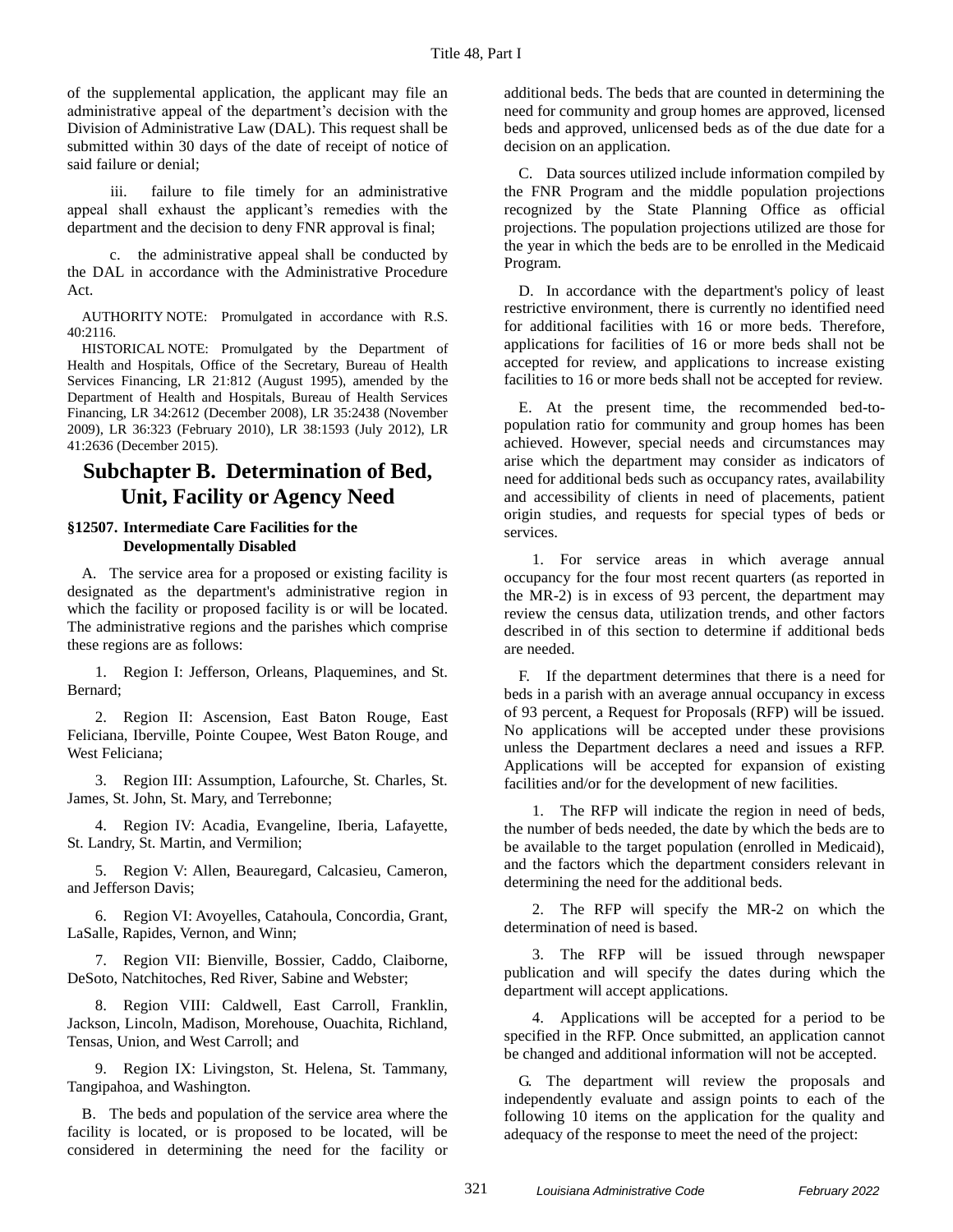1. work plan for Medicaid certification;

2. availability of the site for the proposal;

3. relationship or cooperative agreements with other health care providers;

4. accessibility to other health care providers;

5. availability of funds; financial viability;

6. experience and availability of key personnel;

7. range of services, organization of services and program design;

8. methods to achieve community integration;

9. methods to enhance and assure quality of life; and

10. plan to ensure client rights, maximize client choice and family involvement.

H. A score of 0-20 will be given to the applicant's response to each item using the following guideline:

1.  $0 =$  inadequate response;

2.  $5 =$  marginal response;

3.  $10 =$  satisfactory response;

4.  $15 =$  above average response; and

5.  $20 =$  outstanding response.

I. In the case of a tie for the highest score for a specific facility or additional beds, the department will be conduct a comparative review of the top scoring proposals which will include prior compliance history. The department will make a decision to approve one of the top scoring applications based on the comparative review of the proposals.

J. If no proposals are received which adequately respond to the need, the department may opt not to approve an application.

K. At the end of the 90-day review period, each applicant will be notified of the department's decision to approve or disapprove the application. However, the evaluation period may be extended for up to 60 days. Applicants will be given 30 days from the date of receipt of the notification by the department in which to file an appeal.

1. The issuance of the approval of the proposal with the highest number of points shall be suspended during the 30-day period for filing appeals and during the pendency of any administrative appeal. All administrative appeals shall be consolidated for purposes of the hearing.

L. Proposals approved under these provisions are bound to the description in the application with regard to type of beds and/or services proposed as well as to the location as defined in the RFP issued by the department.

1. Approval for Medicaid shall be revoked if these aspects of the proposal are altered.

2. Beds to meet a specific disability need approved through this exception must be used to meet the need identified.

M. Prior approval from the Office for Citizens with Developmental Disabilities is required before admission of all Medicaid recipients to facilities in beds approved to meet a specific disability need identified in a RFP issued by the department.

N. Exception for approved beds in downsizing large residential ICF-DD facilities (16 or more beds).

1. A facility with 16 or more beds which voluntarily downsizes its enrolled bed capacity in order to establish a group or community home will be exempt from the bed need criteria.

a. Beds in group and community homes which are approved under this exception are not included in the bed-topopulation ratio or occupancy data for group and community homes approved under the FNR Program.

2. Any enrolled beds in the large facility will be disenrolled from the Title XIX Program upon enrollment of the same number of group or community home beds.

3. When the department intends to downsize the enrolled bed capacity of a state-owned facility with 16 or more beds in order to develop one or more group or community homes, and the approved beds will be owned by the state, a cooperative endeavor agreement (CEA) will be issued.

a. The CEA will be issued and beds shall be made available in accordance with the methods described in this Section;

4. For private facility beds downsized to privately owned group or community homes, these facilities should contact the regional Office for Citizens with Developmental Disabilities in the region where the proposed community or group home beds will be located. These proposals do not require facility need review approval.

O. Exception for Additional Beds for Certain ICFs-DD

1. Any ICF-DD which serves children or adults suffering from mental retardation, autism or behavioral problems and which had no less than 150 and no more than 180 approved beds as of August 15, 2003, shall, upon application to the department, be granted approval for up to 50 additional beds without being required to meet the standards set forth in this Section, §12505 or §12527.B.

AUTHORITY NOTE: Promulgated in accordance with R.S. 40:2116.

HISTORICAL NOTE: Promulgated by the Department of Health and Hospitals, Office of the Secretary, Bureau of Health Services Financing, LR 21:806 (August 1995), amended LR 25:1250 (July 1999), LR 28:2190 (October 2002), LR 30:1023 (May 2004), LR 32:845 (May 2006), amended LR 34:2613 (December 2008), amended by the Department of Health and Hospitals, Bureau of Health Services Financing, LR 36:2279 (October 2010).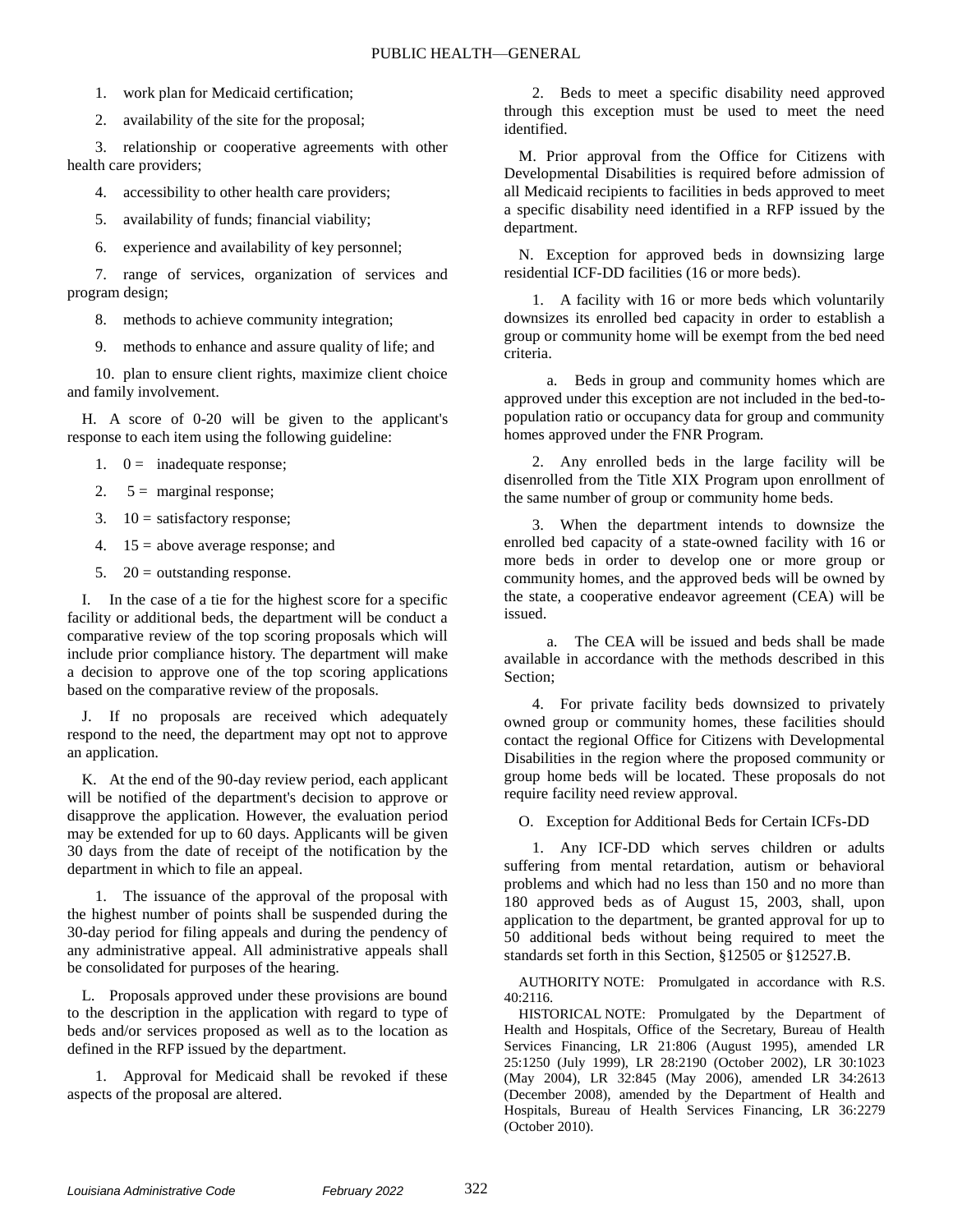### **§12508. Pediatric Day Health Care Providers**

A. No PDHC provider shall be licensed to operate unless the FNR Program has granted an approval for the issuance of a PDHC provider license. Once the FNR Program approval is granted, a PDHC provider is eligible to be licensed by the department, subject to meeting all of the requirements for licensure.

B. For purposes of facility need review, the service area for a proposed PDHC shall be within a 30 mile radius of the proposed physical address where the provider will be licensed.

C. Determination of Need/Approval

1. The department will review the application to determine if there is a need for an additional PDHC provider in the geographic location and service area for which the application is submitted.

2. The department shall grant FNR approval only if the FNR application, the data contained in the application, and other evidence effectively establishes the probability of serious, adverse consequences to recipients' ability to access health care if the provider is not allowed to be licensed.

3. In reviewing the application, the department may consider, but is not limited to, evidence showing:

a. the number of other PDHC providers in the same geographic location, region, and service area servicing the same population; and

b. allegations involving issues of access to health care and services.

4. The burden is on the applicant to provide data and evidence to effectively establish the probability of serious, adverse consequences to recipients' ability to access health care if the provider is not allowed to be licensed. The department shall not grant any FNR approvals if the application fails to provide such data and evidence.

D. Applications for approvals of licensed providers submitted under these provisions are bound to the description in the application with regard to the type of services proposed as well as to the site and location as defined in the application. FNR approval of licensed providers shall expire if these aspects of the application are altered or changed.

E. FNR approvals for licensed providers are nontransferable and are limited to the location and the name of the original licensee.

1. A PDHC provider undergoing a change of location in the same licensed service area shall submit a written attestation of the change of location and the department shall re-issue the FNR approval with the name and new location. A PDHC provider undergoing a change of location outside of the licensed service area shall submit a new FNR application and appropriate fee and undergo the FNR approval process.

2. A PDHC provider undergoing a change of ownership shall submit a new application to the department's FNR Program. FNR approval for the new owner shall be granted upon submission of the new application and proof of the change of ownership, which must show the seller's or transferor's intent to relinquish the FNR approval.

3. FNR approval of a licensed provider shall automatically expire if the provider is moved or transferred to another party, entity or location without application to and approval by the FNR program.

F. The following time frames shall apply for complying with the requirements for obtaining approval of architectural plans and licensure.

1. PDHC facilities which are to be licensed in existing buildings shall have final architectural plans approved no later than six months from the date of the FNR approval. Such facilities shall be licensed within one year from the date of the FNR approval.

2. PDHC facilities which are to be licensed in newly constructed buildings shall have final architectural plans approved no later than six months from the date of the FNR approval. Such units shall be licensed within 24 months from the date of the FNR approval.

3. A one-time 90-day extension may be granted, at the discretion of the department, when delays are caused by circumstances beyond the control of the applicant.

4. Failure to meet any of the timeframes in this Section could result in an automatic expiration of the FNR approval of the PDHC facility.

AUTHORITY NOTE: Promulgated in accordance with R.S. 40:2116.

HISTORICAL NOTE: Promulgated by the Department of Health and Hospitals, Bureau of Health Services Financing, LR 41:136 (January 2015), amended LR 41:2636 (December 2015).

### **§12509. Emergency Community Home Bed Pool Exception**

A. The emergency community home bed pool consists of all Medicaid enrolled beds which have been authorized to be transferred from state developmental centers to non stateoperated community homes on or before June 30, 2002 in order to address emergency situations on a case-by-case basis.

B. Effective July 1, 2002, the secretary of the department may not authorize the transfer of any beds from the emergency community home bed pool to a non-state operated community home unless the bed had been authorized to be transferred to a non state operated community home on or before June 30, 2002 and was subsequently transferred from that facility back to the pool pursuant to the provisions of this Section.

C. Emergency situations which may be addressed through the use of the emergency community home bed pool shall include, but not be limited to situations in which it is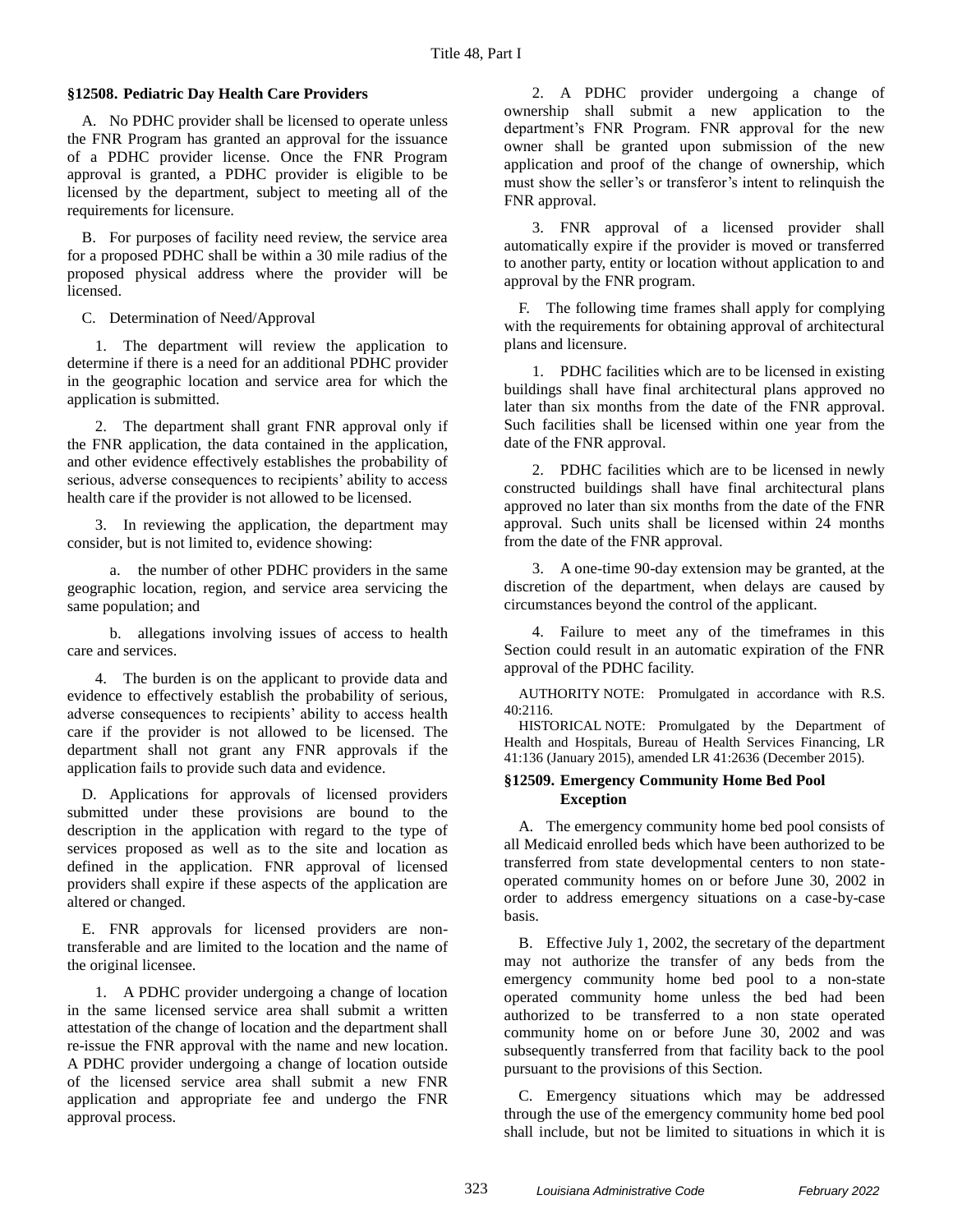difficult or impossible to find a placement for an individual in an ICF-DD because of one of the following:

1. an inadequate number of available ICF-DD beds in the service area to serve the needs of the developmentally disabled population in general;

2. an inadequate number of available ICF-DD beds in the service area to serve the needs of the developmentally disabled population who also have physical or behavioral disabilities or difficulties; or

3. an inadequate number of available ICF-DD beds in the service area to provide for the transition of individuals from residing in large residential facilities to residing within the community.

D. Any agency or individual who becomes aware of an actual or potential emergency situation should contact the Office for Citizens with Developmental Disabilities (OCDD). OCDD shall submit its recommendations to the Facility Need Review Program for emergency placement. OCDD's recommendations shall include:

1. identification of the individual in need of emergency placement,

2. the individual's needs,

3. the service area in which transfer from the Emergency Community Home Bed Pool is requested, and

4. the names of one or more existing community homes that would be appropriate for the emergency placement.

E. To be eligible for transfer of one or more beds from the emergency community home bed pool, a community home must meet the following requirements, based on documentation provided by the Health Standards Section.

1. The facility must comply with the physical accessibility requirements of the Americans with Disabilities Act and Section 504 of the Rehabilitation Act of 973; or if it does not comply with those requirements, it must have a written plan to be in compliance within 24 months.

2. The facility cannot have been on a termination track or have had any repeat deficiencies within the last 12 months.

3. The facility must meet all square footage requirements, *Life Safety Code* requirements and general construction requirements of 42 CFR Subpart I, Conditions of Participation for Intermediate Care Facilities for the Mentally Retarded, as well as LAC 50:VII.Chapter 301 and LAC 48:I.Chapters 51, 63 and 79.

4. The facility must ensure the provision of sufficient staffing and behavior modification plans to meet the needs of current residents and prevent those residents from being adversely affected by the emergency admission.

F. The secretary shall authorize the transfer of the bed for use at the non state-operated community home. Upon the enrollment of the transferred bed at that community home,

the bed shall be permanently transferred to that facility subject to the following conditions.

1. Once the bed is no longer needed to remedy the emergency situation, the facility shall continue to make it available for subsequent emergency placements. However, it may be used temporarily to serve other individuals until it is needed for a new emergency placement.

2. The facility shall make the bed available for a new emergency placement within 72 hours after receiving a request for such placement from the department as set forth herein. If the facility does not comply with such a request, the secretary may, at his discretion, transfer the bed from the facility back to the emergency community home bed pool.

G. Beds which have been placed in the emergency community home bed pool shall be exempt from the bed need criteria and the requirements for requests for proposals which are normally applicable to ICFs-DD.

H. For purposes of the emergency community home bed pool exception, the definition of a service area provided in §12507.A is applicable.

AUTHORITY NOTE: Promulgated in accordance with R.S. 40:2116.

HISTORICAL NOTE: Repromulgated by the Department of Health and Hospitals, Office of the Secretary, Bureau of Health Services Financing, LR 21:808 (August 1995), amended LR 28:2190 (October 2002), LR 30:1483 (July 2004), LR 34:2614 (December 2008).

### **§12511. Nursing Facilities**

A. The service area for proposed or existing nursing facilities or beds is the parish in which the site is located.

1. Exception. Any parish that has any portion of the parish below Interstate 10 and which is intersected by the Mississippi river will be composed of two separate service areas as divided by the Mississippi River.

B. Nursing facility beds located in "distinct parts" of acute care general hospitals must be approved through FNR in order to be enrolled to participate in the Medicaid Program.

C. In reviewing the need for beds, all proposed beds shall be considered available as of the projected date of the project. The FNR Program does not recognize the concept of "phasing-in" beds, whereby an applicant provides two or more opening dates.

D. For reviews in which the bed to population ratio is a factor, the bed inventory which will be used is that which is current on the date on which the complete application is received.

1. The bed to population ratio will be recomputed during the review period when the report is incorrect due to an error by the department.

E. For reviews in which utilization is a factor, the occupancy report which will be used is that which is current on the date on which the complete application is received.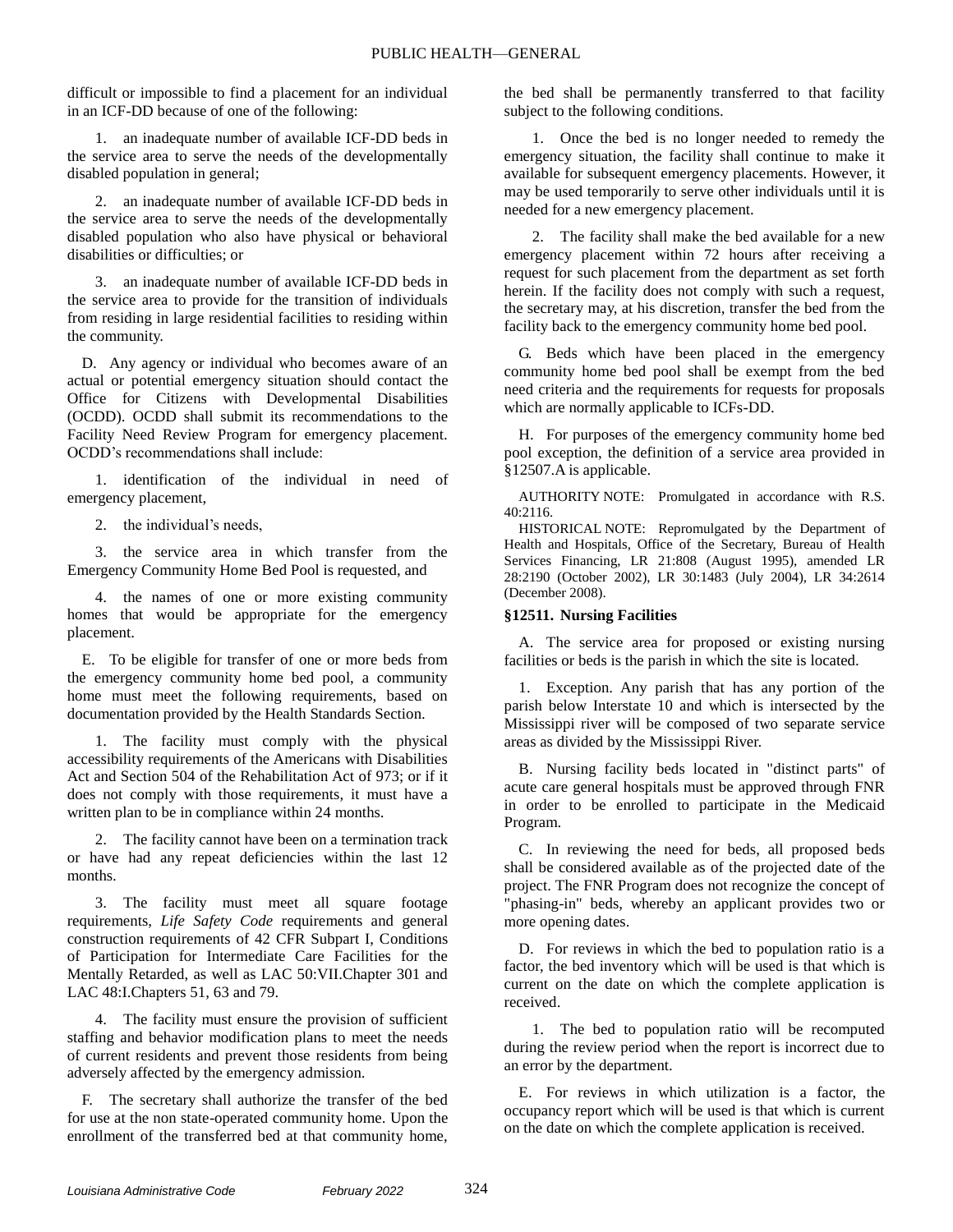1. The occupancy rate will be recomputed during the review period when the report is incorrect due to an error by the department.

F. In determining occupancy rates of nursing facilities or beds:

1. beds for which occupancy shall be based shall include nursing facility beds (skilled, IC-I and IC- II) which are enrolled in Title XIX;

2. each licensed bed shall be considered as available for utilization for purposes of calculating occupancy; and

3. a bed shall be considered in use, regardless of physical occupancy, based on payment for nursing services available or provided to any individual or payer through formal or informal agreement.

G. The beds and population of the service area where the facility is located, or is proposed to be located, will be considered in determining need for the facility or beds.

1. The beds which are counted in determining need for nursing facilities or beds are approved, licensed beds and approved, unlicensed beds as of the due date for decision on an application.

H. Data sources to be used include information compiled by the FNR Program and the middle population projections recognized by the State Planning Office as official projections. Population projections to be used are those for the year in which the beds are to be enrolled in the Medicaid Program.

I. In order for additional beds or facilities to be added in a service area, the bed-to-population ratio for nursing facility beds shall not exceed 65 Medicaid approved beds per 1,000 elderly population in a service area, and the average annual occupancy for the four most recent quarters (as reported in the LTC-2) shall exceed 95 percent in the service area.

J. Exceptions for areas with high occupancy rates may be considered in the following situations.

1. A Medicaid enrolled nursing facility which maintains 98 percent average annual occupancy of its enrolled beds for the four most recent quarters (as reported in the LTC-2) may apply for approval of additional beds to be enrolled in the Medicaid Program.

a. In order for an application to be considered, all approved beds in the facility must be enrolled in Title XIX.

b. In order for a facility to reapply for additional beds, all approved beds must be enrolled in Title XIX for the four most recent quarters, as reported in the LTC-2.

c. The number of beds for which application may be made shall not exceed 10 beds.

d. In determining occupancy rates for purposes of this exception, only an adjustment of one additional day after the date of death, for the removal of personal belongings, shall be allowed if used for that purpose.

i. This adjustment shall not be allowed if nursing services available or provided to another individual are paid for through formal or informal agreement in the same bed for that time period.

e. In determining occupancy rates, more than one nursing facility bed enrolled in Title XIX shall not be considered occupied by the same resident, regardless of payment for nursing services available or provided.

f. For a Medicaid enrolled nursing facility with high occupancy to apply for additional bed approval, documentation of availability of health manpower for the proposed expansion shall be required.

g. For a Medicaid enrolled nursing facility with high occupancy to apply for additional bed approval, for the most recent 36 months preceding the date of application, compliance history and quality of care performance of the applicant facility must be void of any of the following sanctions:

i. appointment of a temporary manager;

ii. termination, non-renewal or cancellation, or initiation of termination or non-renewal of provider agreement; or

iii. license revocation or non-renewal.

2. When average annual occupancy for the four most recent quarters (as reported in the LTC-2) exceeds 95 percent in a parish, the department will determine whether additional beds are needed, and if indicated, may issue a Request for Proposals (RFP) to develop the needed beds.

a. Upon issuance of the utilization report, the department will identify the parishes with average annual occupancy in excess of 95 percent. The LTC-2 is issued by the department in the fourth month following the end of each calendar quarter.

b. In order to determine if additional beds are needed for each parish in which average annual occupancy is in excess of 95 percent, the department may review the census data, utilization trends, and other factors such as:

i. special needs in an area;

ii. information received from other health care providers and other knowledgeable sources in the area;

iii. waiting lists in existing facilities;

iv. requests from the community;

v. patient origin studies;

vi. appropriateness of placements in an area;

vii. remoteness of an area;

viii. occupancy rates in adjoining and/or adjacent parishes;

ix. availability of alternatives;

x. reasonableness of distance to facilities;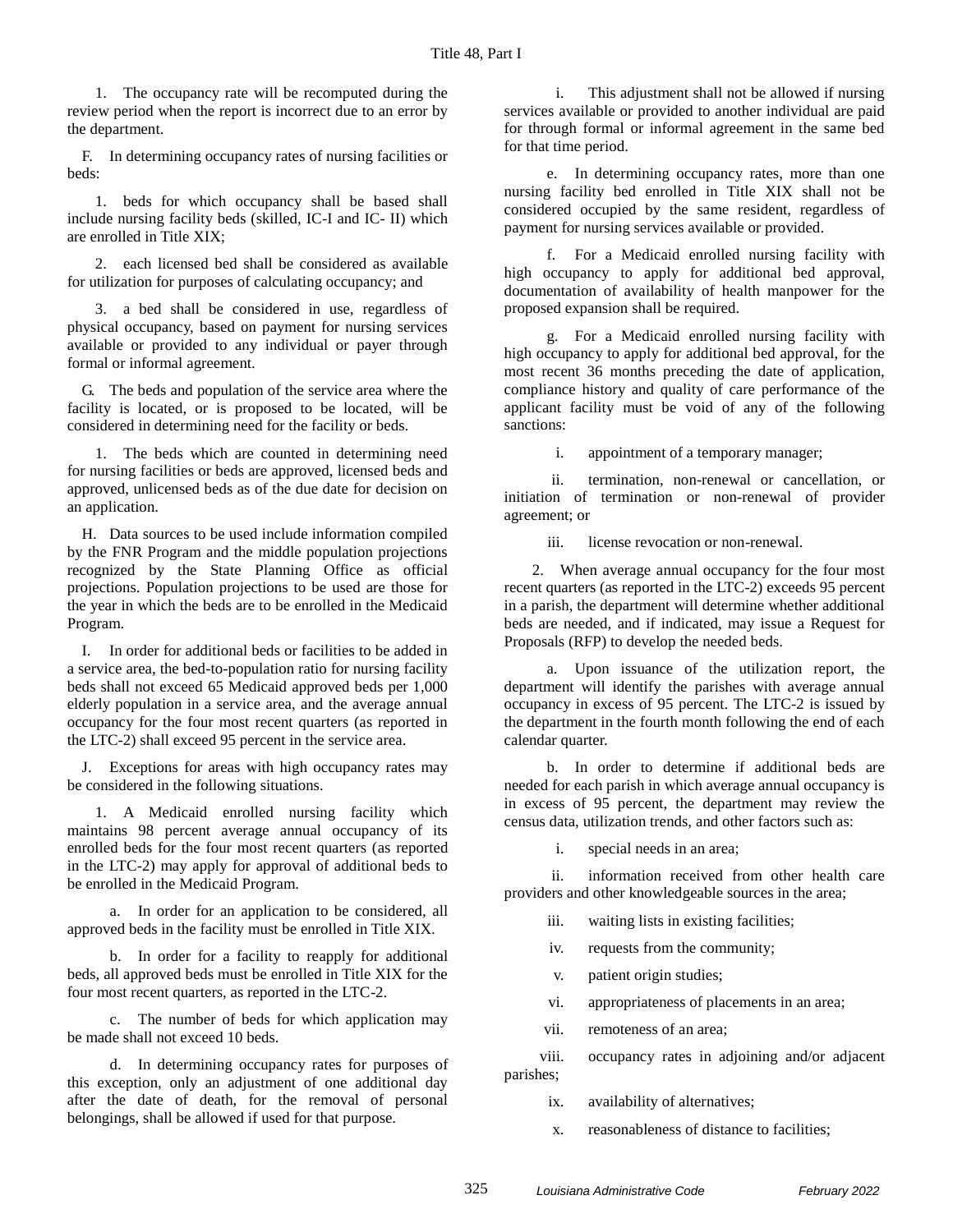xi. distribution of beds within a service area or geographical area; and

xii. such other factors as the department may deem relevant.

c. The number of beds which can be added shall not exceed 15 percent of the existing approved beds in the parish, or 120 beds, whichever is less. The department will strive to assure that occupancy in existing facilities in the area will not decline below 85 percent as a result of the additional beds;

3. If the department determines that there is, in fact, a need for beds in a parish with average annual occupancy in excess of 95 percent, a RFP will be issued. No applications will be accepted under these provisions unless the department declares a need and issues a RFP. Applications will be accepted for expansions of existing facilities and/or for the development of new facilities.

a. The RFP will be issued through newspaper publication, and will specify the dates during which the department will accept applications. Also, nursing facilities in the service area and adjoining parishes will be notified of the issuance of the RFP.

b. The RFP will indicate the parish and/or area in need of beds, the number of beds needed, the date by which the beds are needed to be available to the target population (enrolled in Medicaid), and the factors which the department considers relevant in determining need for the additional beds. The RFP will specify the LTC-2 on which the determination of need is based.

c. Applications will be accepted for a 30-day period, to be specified in the RFP. Once submitted, an application cannot be changed and additional information will not be accepted.

d. The department will review the proposals and independently evaluate and assign points (out of a possible 120) to the applications as follows:

i. 0-20 points: Availability of beds to the Title XIX population.

NOTE: Work plan for Medicaid certification and availability of site for the proposal.

ii. 0-20 points: Appropriateness of location, or proposed location.

NOTE: Accessibility to target population, relationship or cooperative agreements with other health care providers, and distance to other health care providers.

iii. 0-20 points: Responsiveness to groups with special needs (e.g. AIDS patients, ventilator assisted patients; technology dependent patients);

iv. 0-20 points: Experience and availability of key personnel (e. g., director of nursing, administrator, medical director);

v. 0-20 points: Distribution of beds/facilities within the service area. Geographic distribution of existing beds and population density will be taken into account.

e. A score of 0-20 will be given to the applicant's response to each item using the following guideline:

- i.  $0 =$  inadequate response;
- ii.  $5 =$  marginal response;
- iii.  $10 =$  satisfactory response;
- iv.  $15 =$  above average response; and
- v.  $20 =$  outstanding response.

f. If there is a tie for highest score for a specific facility or beds, a comparative review of the top scoring proposals will be conducted. In the case of a tie, the department will make a decision to approve one of the top scoring applications based on comparative review of the proposals.

g. If no proposals are received which adequately respond to the need, the department may opt not to approve an application.

h. At the end of the 60-day review period, each applicant will be notified of the department's decision to approve or disapprove the application. However, the department may extend the evaluation period for up to 30 days. Applicants will be given 30 days from the date of receipt of the department's notification by in which to file an appeal.

i. The issuance of the approval of the application with the highest number of points shall be suspended during the 30-day period for filing appeals and during the pendency of any administrative appeal. All administrative appeals shall be consolidated for purposes of the hearing.

4. Proposals submitted under these provisions are bound to the description in the application with regard to the type of beds and/or services proposed as well as to the site/location as defined in the request issued by the department.

a. Approval for Medicaid certification shall be revoked if these aspects of the proposal are altered.

NOTE: Pursuant to R.S. 40:2116(D)(2), the Department of Health and Hospitals shall not approve any additional nursing facilities or additional beds in nursing facilities through facility need review. This prohibition shall apply to additional licensed beds as well as Medicaid certified beds. This prohibition shall not apply to the replacement of existing facilities, provided that there is no increase in existing nursing home beds at the replacement facility.

AUTHORITY NOTE: Promulgated in accordance with R.S. 40:2116.

HISTORICAL NOTE: Repromulgated by the Department of Health and Hospitals, Office of the Secretary, Bureau of Health Services Financing, LR 21:808 (August 1995), amended LR 28:2190 (October 2002), LR 30:1483 (July 2004), LR 34:2615 (December 2008), amended by the Department of Health and Hospitals, Bureau of Health Services Financing, LR 37:3264 (November 2011), LR 41:2637 (December 2015).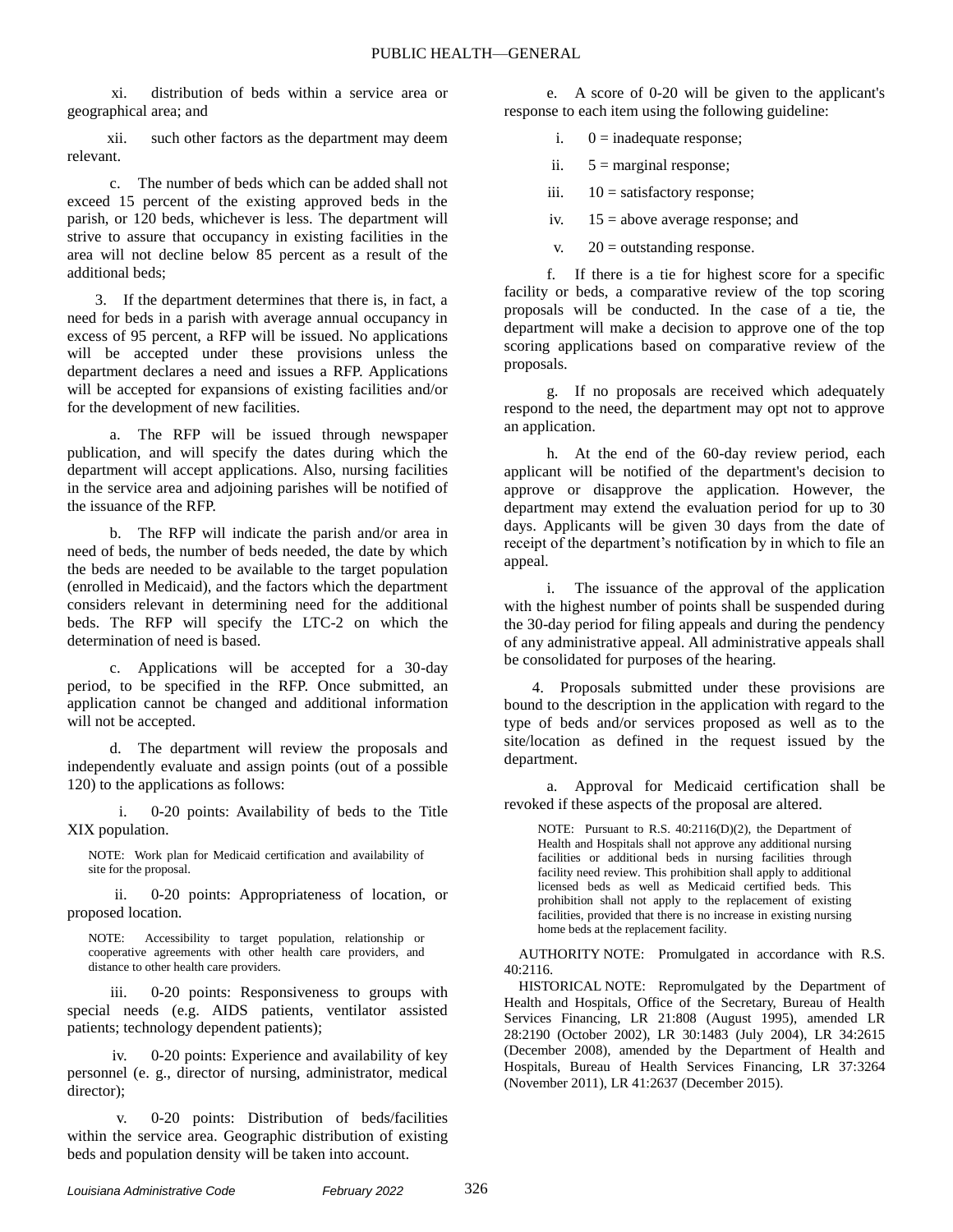### **§12513. Alternate Use of Licensed Approved Title XIX Beds**

A. In a service area in which average annual occupancy is lower than 93 percent, a nursing home may elect to temporarily convert a number of Title XIX beds to an alternate use (e.g., adult day care).

1. The beds may be converted for alternate use until such time as the average annual occupancy in the service area exceeds 93 percent (based on the LTC-2 report) and the facility is notified of the same.

2. The facility shall then either re-enroll the beds as nursing home beds within one year of receipt of notice from the department that the average annual occupancy in the service area exceeds 93 percent.

3. The approval for beds not re-enrolled by that time will be expired.

B. A facility is prohibited from adding beds when alternately using beds.

C. All approved beds must be enrolled as nursing home beds in Title XIX for the four most recent quarters, as reported in the department's occupancy report, in order for additional beds to be approved.

D. A total conversion of all beds is prohibited.

E. A nursing facility that has converted beds to alternate use may elect to remove the beds from alternate use and relicense and re-enroll the beds as nursing facility beds. The facility has 120 days from removal from alternate use to relicense and re-enroll the beds. Failure to re-license and reenroll the beds within 120 days will result in the automatic expiration of FNR approval.

F. The nursing facility beds converted to alternate use shall be used solely for the purpose of providing health care services at a licensed and/or certified facility.

AUTHORITY NOTE: Promulgated in accordance with R.S. 40:2116.

HISTORICAL NOTE: Repromulgated by the Department of Health and Hospitals, Office of the Secretary, Bureau of Health Services Financing, LR 21:808 (August 1995), amended LR 28:2190 (October 2002), LR 30:1483 (July 2004), amended by the Department of Health and Hospitals, Bureau of Health Services Financing, LR 34:2617 (December 2008), amended LR 35:2438 (November 2009).

### **§12515. Additional Beds for Replacement Facility**

A. A nursing facility that has had all approved beds enrolled for the four most recent quarters (as reported in the LTC-2) and is structurally older than 25 years, may apply for approval for additional beds to be enrolled in the Medicaid Program in a replacement facility.

B. The number of beds for which an application may be made shall not exceed 20 beds, with the following exception:

1. a facility may be approved for sufficient beds to bring the total approved beds in the replacement facility to 80.

C. A facility shall not be approved for beds that would exceed 130 total approved beds in the replacement facility.

D. Sufficient documentation must be submitted to demonstrate to the department's satisfaction that the facility is structurally older than 25 years.

AUTHORITY NOTE: Promulgated in accordance with R.S. 40:2116.

HISTORICAL NOTE: Repromulgated by the Department of Health and Hospitals, Office of the Secretary, LR 21:808 (August 1995), amended LR 28:2190 (October 2002), LR 30:1483 (July 2004), LR 34:2617 (December 2008).

### **§12517. Adult Residential Care Provider**

A. The FNR Program will determine the number of adult residential care provider (ARCP) units to be licensed by the department. No ARCP unit shall be licensed to operate unless the FNR Program has granted an approval for the licensed ARCP unit. Once the FNR Program approval is granted, the unit is then eligible to be licensed by the department, subject to meeting all the requirements for licensure.

1. An existing licensed nursing facility that converts Medicaid approved nursing facility beds to ARCP units shall be automatically granted FNR approval for the converted units. The nursing home must submit an application to the department requesting the approval. The application must detail the Medicaid approved nursing home beds being converted.

B. The service area for proposed or existing adult residential care units is the parish in which the units are to be located. Exceptions are the parishes of Ascension, Iberville, Plaquemines and St. John, each of which is composed of two separate service areas divided by the Mississippi River.

C. Determination of Need Methodology

1. Population Based Methodology. The FNR Program methodology projects the need for ARCP units to be 15 units per 1,000 persons who are 65 years old and older for each service area. The approved unit to population ratio for ARCP shall not exceed 15 units per 1000 persons who are 65 years old and older except as provided for in paragraph three.

2. The need for facilities will be projected five years forward using the most recent census data available from the Louisiana State Division of Administration.

3. Approval for additional units or facilities may be granted by the department if the service area's average annual occupancy for the four most recent quarters exceeds 98 percent. Approval for additional units in new or existing ARCP facilities shall be granted in increments not to exceed 20 units.

D. ARCP facilities that have approval for licensed units shall submit quarterly reports to the DHH Office of Aging and Adult Services (OAAS). The report shall contain the facility's patient/resident days and such other information as determined by OAAS.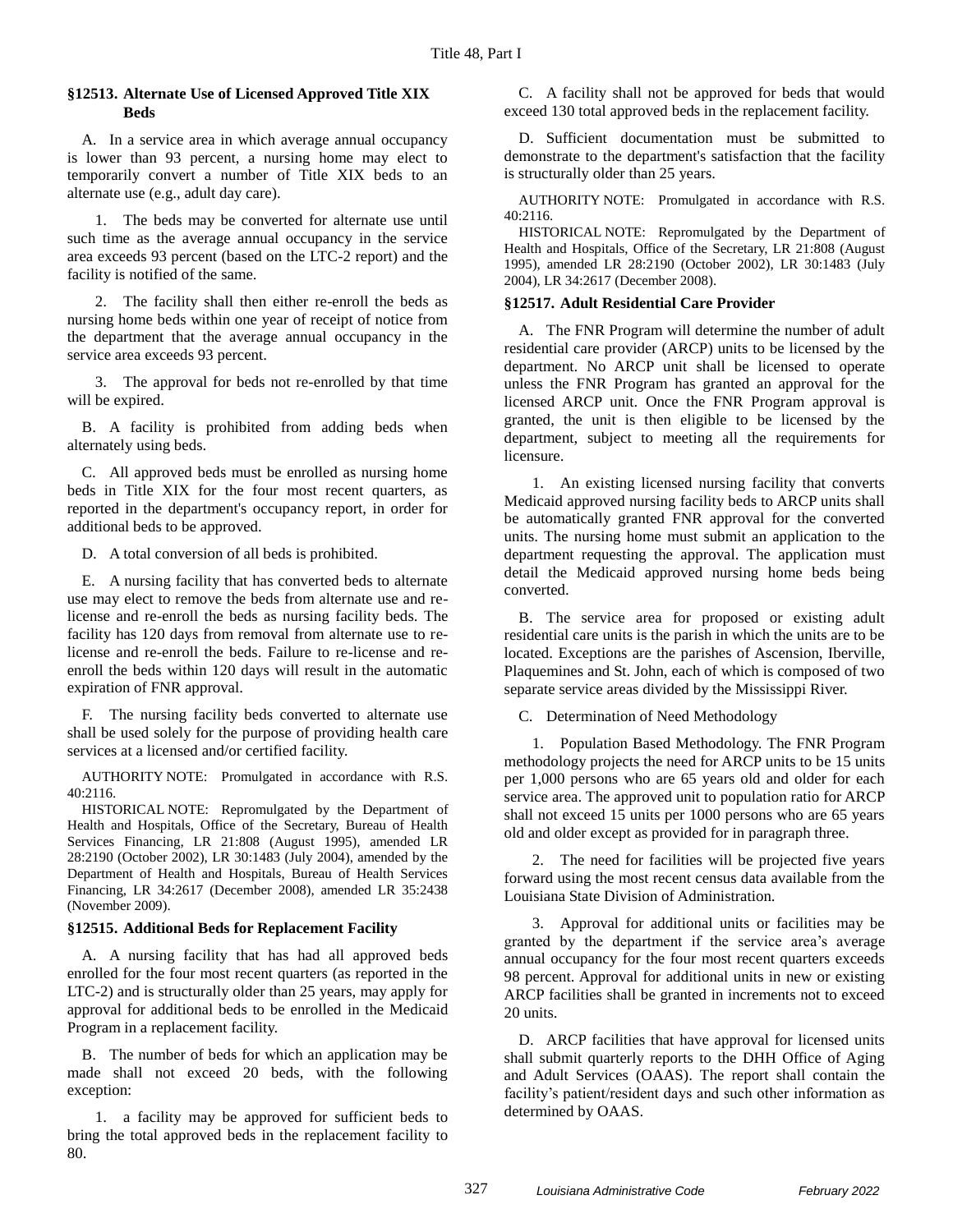E. Applications for approvals of licensed units submitted under these provisions are bound to the description in the application with regard to the type of units and/or services proposed as well as to the site/location as defined in the application. FNR approval of licensed units shall expire if these aspects of the application are altered.

F. FNR approvals for licensed units are non-transferable. Approvals for licensed units are limited to location and name of original licensee.

1. No portion of the units may be transferred to another party or moved to another location without the submission of a new application to and approval by the department's FNR Program. Approval of licensed units shall automatically expire if moved or transferred without application to and approval by the FNR Program.

AUTHORITY NOTE: Promulgated in accordance with R.S. 40:2116.

HISTORICAL NOTE: Promulgated by the Department of Health and Hospitals, Office of the Secretary, Bureau of Health Services Financing, LR 34:2617 (December 2008).

### **§12519. Conversion of Medicaid Approved Nursing Facility Beds to Adult Residential Care Provider Units**

A. Existing licensed nursing facilities that convert Medicaid approved beds to ARCP units will be automatically granted FNR approval of licensed ARCP units, upon submission of a completed application to the FNR Program.

B. Existing licensed nursing homes shall convert Medicaid approved beds to ARC units on a ratio of four Medicaid approved nursing facility beds for each approved ARCP unit if the existing nursing home facility structure is utilized.

1. Nursing facilities that build new ARC buildings shall surrender two Medicaid approved beds for each approved ARCP unit. The license for any such converted nursing facility bed is surrendered at the date of conversion.

C. Conversion of nursing facility beds to ARCP units is irrevocable and units so converted may not be returned to nursing facility service, except in the case of a gubernatorial or presidential declaration of emergency or natural disaster.

1. In the case of an emergency or natural disaster, the nursing home use shall be temporary, not to exceed six months.

D. Conversion Requirements

1. A nursing facility that utilizes the existing facility structure to convert Medicaid approved beds to ARCP units will have the square footage associated with those converted beds removed from its nursing facility fair rental value calculation.

2. If a nursing facility which constructs a new ARC building certifies that it will utilize the space associated with the converted beds for other nursing facility use, then nursing facility will not have the square footage associated with those converted beds removed from its nursing facility fair rental value calculation.

a. If a nursing home which constructs a new ARC building utilizes the converted space for any purposes other than nursing facility services associated with the remaining licensed beds in the facility, then the nursing facility will have the square footage associated with those converted beds removed from its nursing facility fair rental value calculation.

3. Beds forfeited for purposes of ARC units cannot simultaneously be utilized to convert semi-private rooms to private rooms or be used for any other separate benefits in the rate methodology.

AUTHORITY NOTE: Promulgated in accordance with R.S. 40:2116.

HISTORICAL NOTE: Promulgated by the Department of Health and Hospitals, Office of the Secretary, Bureau of Health Services Financing, LR 34:2618 (December 2008).

### **§12521. Architectural and Licensing Compliance**

A. The following time frames shall apply for complying with the requirements for obtaining approval of architectural plans and licensure.

1. ARCP units which are converted from Medicaid approved beds in existing nursing facilities shall have final architectural plans approved no later than six months from the date of the FNR approval. Such units shall be licensed within one year from the date of the FNR approval.

2. ARCP units which are converted from Medicaid approved nursing facility beds in new facilities shall have final architectural plans approved no later than six months from the date of the FNR approval. Such units shall be licensed within 24 months from the date of the FNR approval.

3. ARCP units which are to be licensed in existing adult residential facilities shall have final architectural plans approved no later than six months from the date of the FNR approval. Such units shall be licensed within one year from the date of the FNR approval.

4. ARCP units which are to be licensed in new adult residential facilities shall have final architectural plans approved no later than six months from the date of the FNR approval. Such units shall be licensed within 24 months from the date of the FNR approval.

B. A one-time 90 day extension may be granted, at the discretion of the department, when delays are caused by circumstances beyond the control of the applicant. Inappropriate zoning is not a basis for extension.

C. Failure to meet any of the timeframes in this Section could result in an automatic expiration of the FNR approval of the ARCP units.

AUTHORITY NOTE: Promulgated in accordance with R.S. 40:2116.

HISTORICAL NOTE: Promulgated by the Department of Health and Hospitals, Office of the Secretary, Bureau of Health Services Financing, LR 34:2618 (December 2008).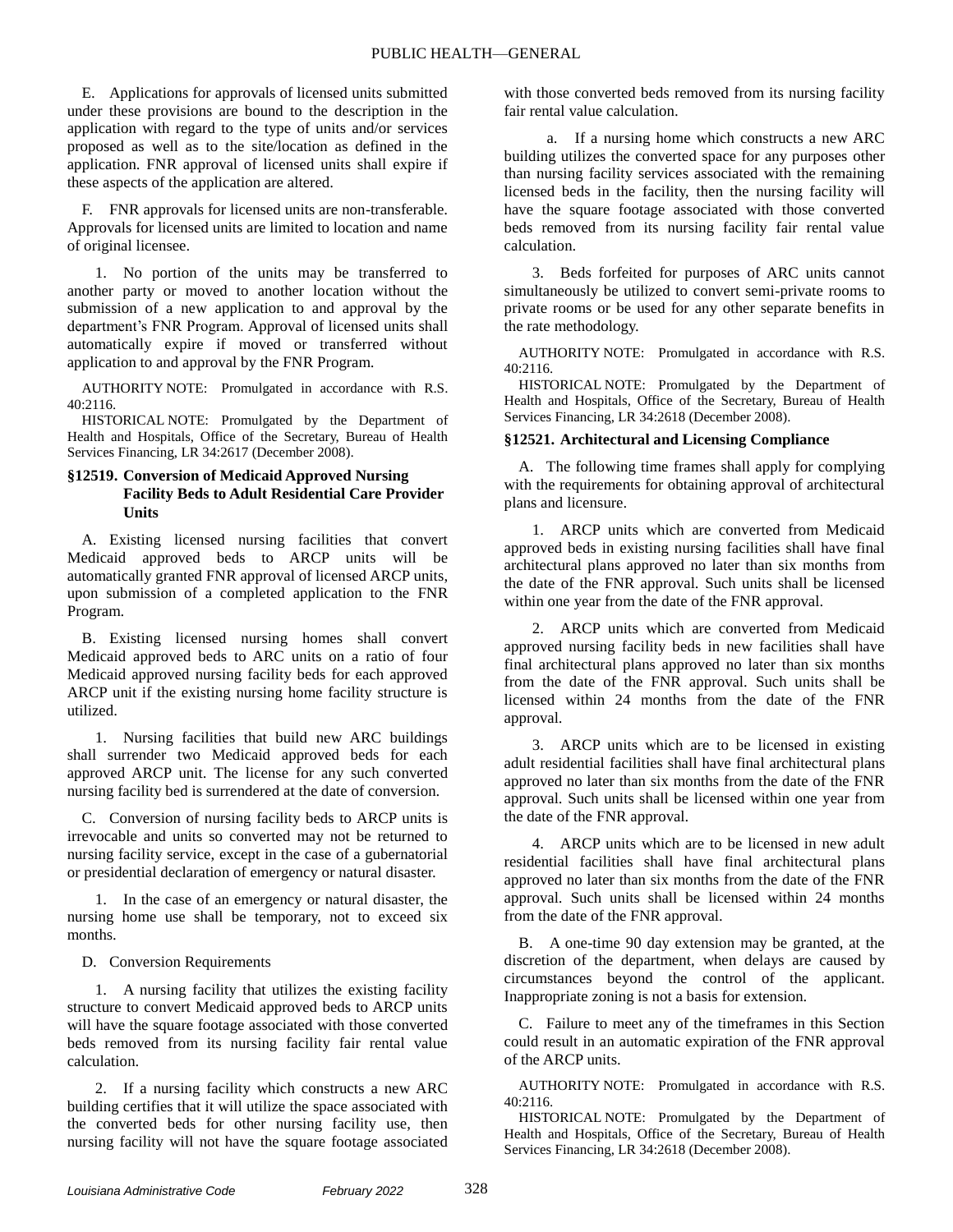### **§12523. Home and Community-Based Service Providers**

A. No HCBS provider shall be licensed to operate unless the FNR Program has granted an approval for the issuance of an HCBS provider license. Once the FNR Program approval is granted, an HCBS provider is eligible to be licensed by the department, subject to meeting all of the requirements for licensure.

B. The service area for proposed or existing HCBS providers is the DHH region in which the provider is or will be licensed.

C. Determination of Need/Approval

1. The department will review the application to determine if there is a need for an additional HCBS provider in the geographic location for which the application is submitted.

2. The department shall grant FNR approval only if the FNR application, the data contained in the application, and other evidence effectively establishes the probability of serious, adverse consequences to recipients' ability to access health care if the provider is not allowed to be licensed.

3. In reviewing the application, the department may consider, but is not limited to, evidence showing:

a. the number of other HCBS providers in the same geographic location and region servicing the same population; and

b. allegations involving issues of access to health care and services.

4. The burden is on the applicant to provide data and evidence to effectively establish the probability of serious, adverse consequences to recipients' ability to access health care if the provider is not allowed to be licensed. The department shall not grant any FNR approvals if the application fails to provide such data and evidence.

D. Applications for approvals of licensed providers submitted under these provisions are bound to the description in the application with regard to the type of services proposed as well as to the site and location as defined in the application. FNR approval of licensed providers shall expire if these aspects of the application are altered or changed.

E. FNR approvals for licensed providers are nontransferrable and are limited to the location and the name of the original licensee.

1. An HCBS provider undergoing a change of location in the same licensed region shall submit a written attestation of the change of location and the department shall re-issue the FNR approval with the name and new location. An HCBS provider undergoing a change of location outside of the licensed region shall submit a new FNR application and fee and undergo the FNR approval process.

2. An HCBS provider undergoing a change of ownership shall submit a new application to the department's FNR Program. FNR approval for the new

owner shall be granted upon submission of the new application and proof of the change of ownership, which must show the seller's or transferor's intent to relinquish the FNR approval.

3. FNR Approval of a licensed provider shall automatically expire if the provider is moved or transferred to another party, entity or location without application to and approval by the FNR program.

F. FNR-approved HCBS applicants shall become licensed no later than six months from the date of the FNR approval.

1. A one-time 90-day extension may be granted, at the discretion of the department, when delays are caused by circumstances beyond the control of the applicant. Inappropriate zoning is not a basis for extension.

2. Failure to meet any of the timeframes in this Section could result in an automatic expiration of the FNR approval of the HCBS agency.

AUTHORITY NOTE: Promulgated in accordance with R.S. 40:2116.

HISTORICAL NOTE: Promulgated by the Department of Health and Hospitals, Bureau of Health Services Financing, LR 35:2438 (November 2009), amended LR 41:2637 (December 2015).

### **§12524. Behavioral Health Services Providers**

A. Except as noted in Paragraph B below, no behavioral health services (BHS) providers or applicants seeking to provide psychosocial rehabilitation (PSR) and/or community psychiatric support and treatment (CPST) services shall be eligible to apply for licensure to provide PSR and/or CPST services unless the FNR Program has granted an approval for the issuance of a BHS provider license for such services. Once the FNR Program approval is granted, a BHS provider is eligible to apply for a BHS provider license to provide PSR and/or CPST services.

B. BHS providers who fall within the provisions of Act 33 of the 2017 Regular Session of the Louisiana Legislature, commonly referred to as accredited mental health rehabilitation providers, are required to submit a BHS provider licensing application by December 1, 2017 and become licensed by April 1, 2018.

1. Beginning December 2, 2017, such an "Act 33" BHS provider that failed to submit its completed licensing application by December 1, 2017, shall be subject to FNR and shall not be eligible to apply for licensure to provide PSR and/or CPST services unless the FNR Program has granted an approval for the issuance of a BHS provider license for such services. Once the FNR Program approval is granted, such a BHS provider is eligible to apply for a BHS provider license to provide PSR and/or CPST services.

2. Beginning April 2, 2018, such an "Act 33" BHS provider that submitted its completed licensing application by December 1, 2017, but failed to become licensed by April 1, 2018, shall be subject to FNR and shall not be eligible to apply for licensure to provide PSR and/or CPST services unless the FNR Program has granted an approval for the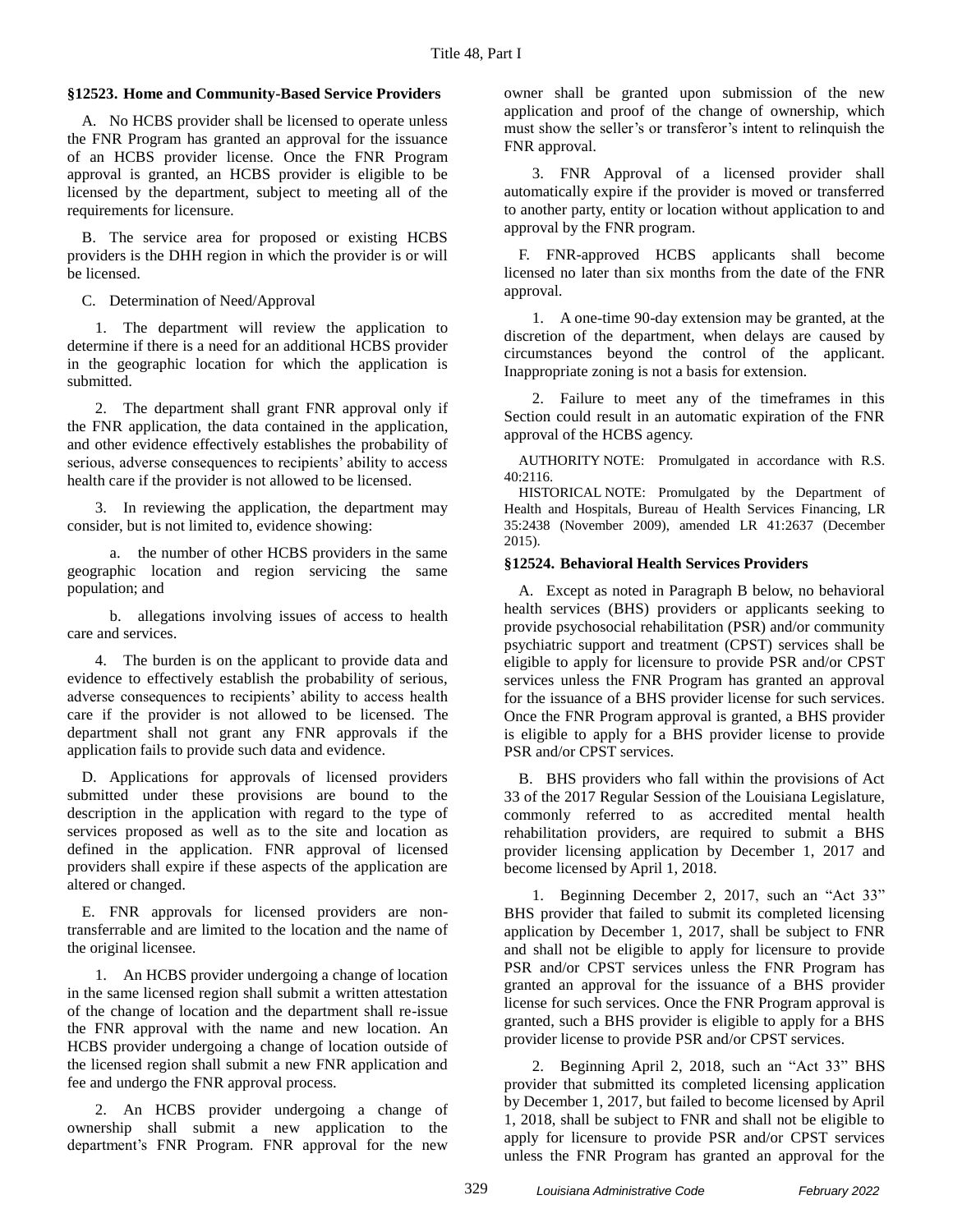issuance of a BHS provider license for such services. Once the FNR Program approval is granted, such a BHS provider is eligible to apply for a BHS provider license to provide PSR and/or CPST services.

C. The service area for proposed or existing BHS providers shall be the parish in which the provider is licensed and parishes directly adjacent to said parish.

D. Determination of Need/Approval

1. The department shall review the FNR application to determine if there is a need for an additional BHS provider to provide PSR and/or CPST services in the service area.

2. The department shall grant FNR approval only if the FNR application, the data contained in the application and other evidence effectively establishes the probability of serious, adverse consequences to recipients' ability to access behavioral health PSR and/or CPST services if the provider is not allowed to be licensed.

3. In reviewing the application, the department may consider, but is not limited to, evidence showing:

a. the number of other BHS providers providing PSR and/or CPST services in the same geographic location and service area servicing the same population;

b. the number of members that the BHS provider is able to provide PSR and/or CPST services to; and

c. allegations involving issues of access to behavioral health PSR and/or CPST services.

4. The burden is on the applicant to provide data and evidence to effectively establish the probability of serious, adverse consequences to recipients' ability to access behavioral health PSR and/or CPST services if the provider is not granted approval to be licensed. The department shall not grant any FNR approvals if the application fails to provide such data and evidence.

E. Applications for approvals of BHS providers of PSR and/or CPST services submitted under these provisions are bound to the description in the application with regard to the type of services proposed, as well as to the site and location as defined in the application. FNR approval of such providers shall expire if these aspects of the application are altered or changed.

F. Facility need review approvals for behavioral health PSR and/or CPST applicants are non-transferrable and are limited to the location and the name on the original licensee.

1. A BHS provider of PSR and/or CPST services undergoing a change of location in the same licensed region shall submit a written attestation of the change of location and the department shall re-issue the FNR approval with the name and new location. A BHS provider undergoing a change of location outside of the licensed region shall submit a new completed FNR application and required fee and undergo the FNR approval process.

2. A BHS provider of PSR and/or CPST services undergoing a change of ownership shall submit a new

completed application and required fee to the department's FNR Program. FNR approval for the new owner shall be granted upon submission of the new application and proof of the change of ownership, which shall show the seller's or transferor's intent to relinquish the FNR approval.

3. Facility need review approval of a licensed BHS provider of PSR and/or CPST services shall automatically expire if the provider is moved or transferred to another party, entity or location without application to and approval by the FNR program.

4. Facility need review approved BHS providers of PSR and/or CPST shall become licensed no later than one year from the date of the FNR approval. Failure to meet any of the time frames in this section shall result in an automatic expiration of the FNR approval of the BHS provider.

AUTHORITY NOTE: Promulgated in accordance with R.S. 36:254 and R.S. 40:2116.

HISTORICAL NOTE: Promulgated by the Department of Health and Hospitals, Bureau of Health Services Financing, LR 44:281 (February 2018).

### **§12525. Adult Day Health Care Providers**

A. No ADHC provider shall be licensed to operate unless the FNR Program has granted an approval for the issuance of an ADHC provider license. Once the FNR Program approval is granted, an ADHC provider is eligible to be licensed by the department, subject to meeting all of the requirements for licensure.

B. For purposes of facility need review, the service area for a proposed ADHC provider shall be within a 30-mile radius of the proposed physical address where the provider will be licensed.

### C. Determination of Need/Approval

1. The department will review the application to determine if there is a need for an additional ADHC provider in the geographic location for which the application is submitted.

2. The department shall grant FNR approval only if the FNR application, the data contained in the application, and other evidence effectively establishes the probability of serious, adverse consequences to recipients' ability to access adult day health care if the ADHC provider is not allowed to be licensed.

3. In reviewing the application, the department may consider, but is not limited to, evidence showing:

a. the number of other AHDC providers in the same geographic location and parish servicing the same population; and

b. allegations involving issues of access to health care and services.

4. The burden is on the applicant to provide data and evidence to effectively establish the probability of serious, adverse consequences to recipients' ability to access health care if the provider is not allowed to be licensed. The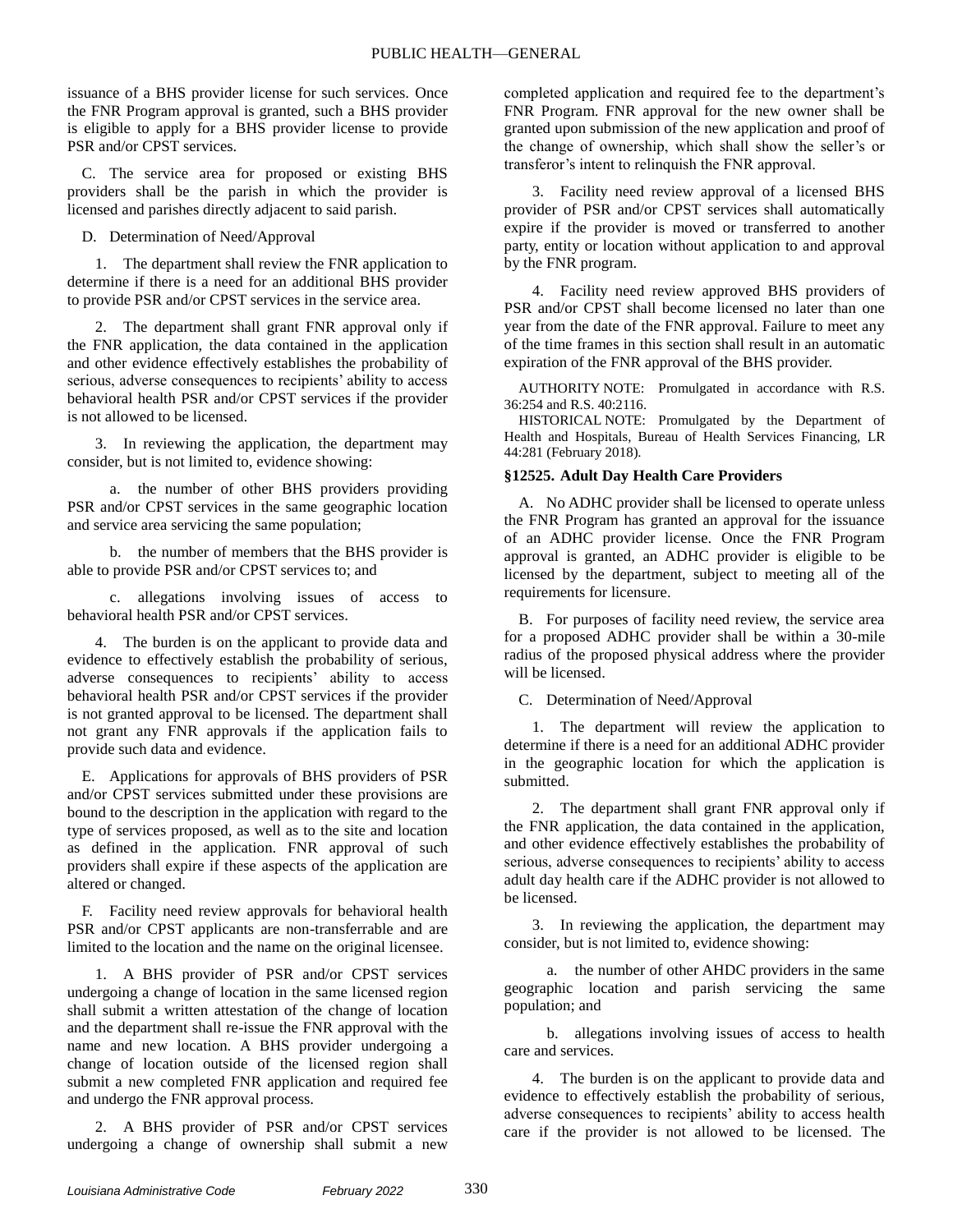department shall not grant any FNR approvals if the application fails to provide such data and evidence.

D. Applications for approvals of licensed providers submitted under these provisions are bound to the description in the application with regard to the type of services proposed as well as to the site and location as defined in the application. FNR approval of licensed ADHC providers shall expire if these aspects of the application are altered or changed.

E. FNR approvals for licensed ADHC providers are nontransferrable and are limited to the location and the name of the original licensee.

1. An ADHC provider undergoing a change of location in the same parish in which it is licensed shall submit a written attestation of the change of location and the department shall re-issue the FNR approval with the name and new location. An ADHC provider undergoing a change of location outside of the parish in which it is licensed shall submit a new FNR application and fee and undergo the FNR approval process.

2. An ADHC provider undergoing a change of ownership shall submit a new application to the department's FNR Program. FNR approval for the new owner shall be granted upon submission of the new application and proof of the change of ownership, which shall show the seller's or transferor's intent to relinquish the FNR approval.

3. FNR approval of a licensed ADHC provider shall automatically expire if the ADHC provider moves or relocates, if the ADHC provider sells, transfers, or conveys ownership of the ADHC provider to another party or entity, or if the ADHC provider sells, transfers or conveys the FNR approval to another party, entity, or location, unless the ADHC provider has submitted application to and received approval from the FNR Program.

F. The following time frames shall apply for complying with the requirements for obtaining approval of architectural plans and licensure.

1. ADHC facilities which are to be licensed in existing buildings shall have final architectural plans approved no later than six months from the date of the FNR approval. Such facilities shall be licensed within one year from the date of the FNR approval.

2. ADHC facilities which are to be licensed in newly constructed buildings shall have final architectural plans approved no later than six months from the date of the FNR approval. Such units shall be licensed within 24 months from the date of the FNR approval.

3. A one-time 90-day extension may be granted, at the discretion of the department, when delays are caused by circumstances beyond the control of the applicant.

4. Failure to meet any of the timeframes in this Section could result in an automatic expiration of the FNR approval of the ADHC facility.

AUTHORITY NOTE: Promulgated in accordance with R.S.  $40.2116$ 

HISTORICAL NOTE: Promulgated by the Department of Health and Hospitals, Bureau of Health Services Financing, LR 36:323 (February 2010), amended LR 41:2637 (December 2015).

### **§12526. Hospice Providers**

A. No hospice provider shall be licensed to operate unless the FNR Program has granted an approval for the issuance of a hospice provider license. Once the FNR Program approval is granted, a hospice provider is eligible to be licensed by the department, subject to meeting all of the requirements for licensure.

B. The service area for proposed or existing hospice providers is within a 50 mile radius of the proposed geographic location where the provider is or will be licensed.

C. Determination of Need/Approval

1. The department will review the application to determine if there is a need for an additional hospice provider within a 50 mile radius of the proposed geographic location for which the application is submitted.

2. The department shall grant FNR approval only if the FNR application, the data contained in the application and other evidence effectively establishes the probability of serious, adverse consequences to the recipients' ability to access hospice care if the provider is not allowed to be licensed.

3. In reviewing the application, the department may consider, but is not limited to, evidence showing:

a. the number of other hospice providers within a 50 mile radius of the proposed geographic location servicing the same population; and

b. allegations involving issues of access to hospice care and services.

4. The burden is on the applicant to provide data and evidence to effectively establish the probability of serious, adverse consequences to recipients' ability to access hospice care if the provider is not allowed to be licensed. The department shall not grant any FNR approvals if the application fails to provide such data and evidence.

D. Applications for approvals of licensed providers submitted under these provisions are bound to the description in the application with regard to the type of services proposed as well as to the site and location as defined in the application. FNR approval of licensed providers shall expire if these aspects of the application are altered or changed.

E. FNR approvals for licensed providers are nontransferrable and are limited to the location and the name of the original licensee.

1. A hospice provider undergoing a change of location within a 50 mile radius of the licensed geographic location shall submit a written attestation of the change of location and the department shall re-issue the FNR approval with the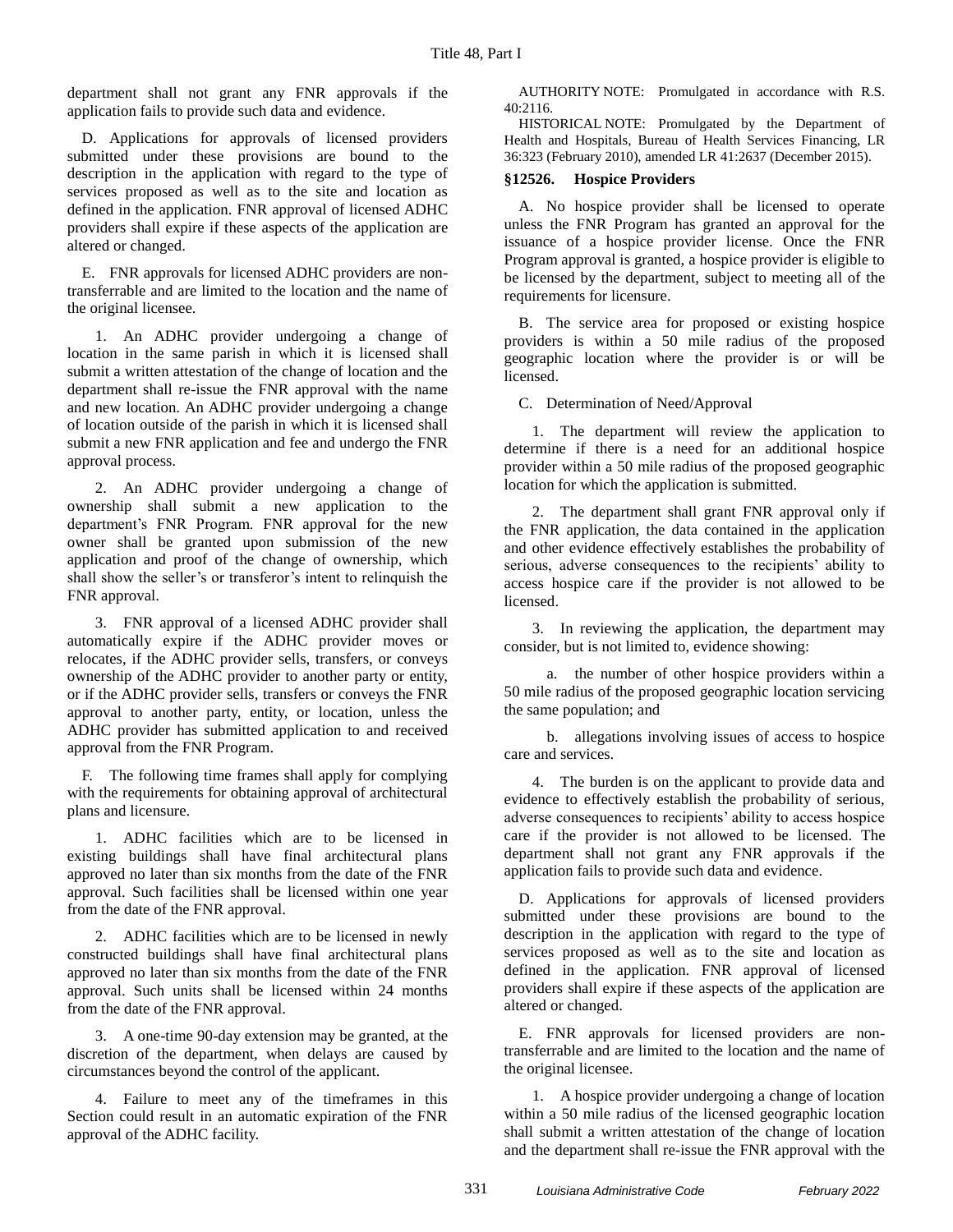name and new location. A hospice provider undergoing a change of location outside of the 50 mile radius of the licensed geographic location shall submit a new FNR application and fee and undergo the FNR approval process.

2. A hospice provider undergoing a change of ownership shall submit a new FNR application to the department's FNR Program. FNR approval for the new owner shall be granted upon submission of the new application and proof of the change of ownership, which must show the seller's or transferor's intent to relinquish the FNR approval.

3. FNR approval of a licensed provider shall automatically expire if the hospice agency is moved or transferred to another party, entity or location without an application being made to, and approval from, the FNR Program.

F. The following time frames shall apply for complying with the requirements for obtaining approval of architectural plans and/or licensure.

1. Outpatient hospice agencies shall be licensed within six months from the date of the FNR approval.

2. Inpatient hospice facilities which are to be licensed in existing buildings shall have final architectural plans approved no later than six months from the date of the FNR approval. Such facilities shall be licensed within one year from the date of the FNR approval.

3. Inpatient hospice facilities which are to be licensed in newly constructed buildings shall have final architectural plans approved no later than six months from the date of the FNR approval. Such units shall be licensed within 24 months from the date of the FNR approval.

4. A one-time 90-day extension may be granted, at the discretion of the department, when delays are caused by circumstances beyond the control of the applicant.

5. Failure to meet any of the timeframes in this Section could result in an automatic expiration of the FNR approval of the hospice agency or facility.

AUTHORITY NOTE: Promulgated in accordance with R.S. 40:2116.

HISTORICAL NOTE: Promulgated by the Department of Health and Hospitals, Bureau of Health Services Financing, LR 38:1593 (July 2012), amended LR 41:2637 (December 2015).

# **Subchapter C. Revocation of Facility Need Review Approvals**

### **§12527. General Provisions**

### A. Nursing Facilities

1. Beds which are added to an existing, licensed facility must be enrolled in the Title XIX Program within one year of the date of approval by the FNR Program.

2. New nursing facilities which are approved to be constructed must be enrolled in the Title XIX Program within 24 months of the date of the approval.

3. An extension may be granted, at the discretion of the department, when delays are caused by circumstances beyond the control of the applicant (e.g., acts of God). Inappropriate zoning is not a basis for extension.

B. Intermediate Care Facilities for the Developmentally Disabled

1. Group and community home beds must be enrolled in the Title XIX Program within nine months of the date of approval by the Facility Need Review Program.

2. A one-time 90-day extension may be granted, at the discretion of the department, when delays are caused by circumstances beyond the control of the applicant (e.g., acts of God). Inappropriate zoning is not a basis for an extension.

3. If the beds are not enrolled in the Title XIX program within the time limits specified in this Section, the approval will automatically expire.

C. Approval of a group or community home bed shall be revoked when the Office for Citizens with Developmental Disabilities advises that the bed, which was approved for Title XIX reimbursement to meet a specific disability need identified in a RFP issued by the department, is not being used to meet that identified need based on the facility serving a Medicaid recipient in the bed without prior approval from the OCDD.

D. Except as provided in Subchapter E and Subchapter F of this Chapter, approval shall be revoked under the following circumstances:

1. a facility's license is revoked, not renewed, or denied, unless the facility obtains a license within 120 days from the date of such revocation, nonrenewal or denial.

2. a facility's provider agreement is terminated unless, within 120 days thereof, the facility enters into a new provider agreement.

E. Except as provided in Subchapter E and Subchapter F of this Chapter, beds may not be disenrolled except as provided under the alternate use policy and during the 120 day period to have beds relicensed or recertified. The approval for beds disenrolled will automatically expire except as otherwise indicated.

F. The facility need review approval for licensed nursing facilities or ICF/DDs located in an area(s) which have been affected by an executive order or proclamation of emergency or disaster due to Hurricanes Katrina and/or Rita, and which were operating at the time the executive order or proclamation was issued under R.S. 29:794, shall be revoked or terminated unless the nursing facility or ICF/DD relicenses and re-enrolls its beds in the Medicaid Program within 120 days from January 1, 2010.

AUTHORITY NOTE: Promulgated in accordance with R.S. 40:2116.

HISTORICAL NOTE: Promulgated by the Department of Health and Hospitals, Office of the Secretary, Bureau of Health Services Financing, LR 21:806 (August 1995), amended LR 25:1250 (July 1999), LR 28:2190 (October 2002), LR 30:1023 (May 2004), LR 32:845 (May 2006), amended by the Department of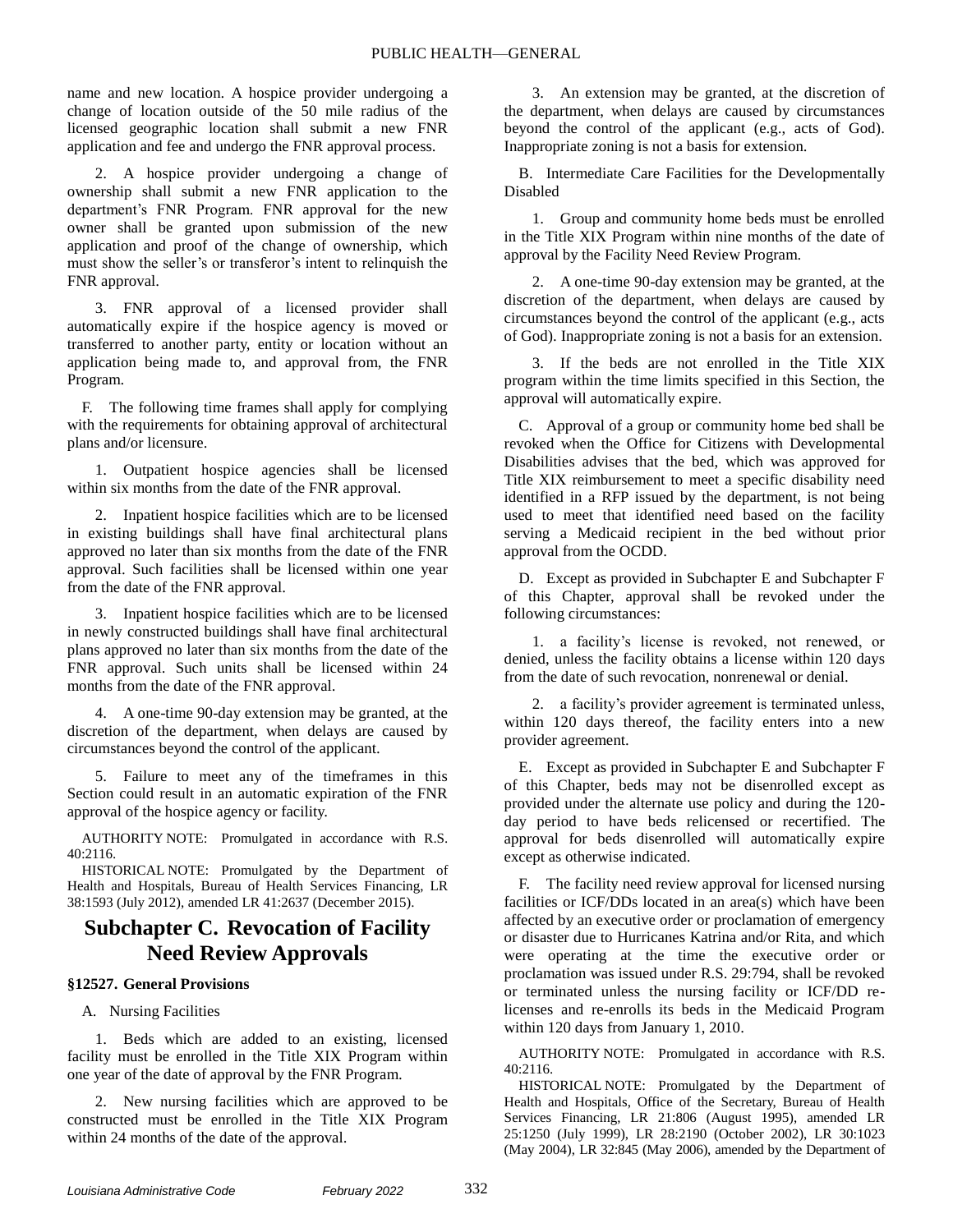Health and Hospitals, Bureau of Health Services Financing, LR 34:2619 (December 2008), amended LR 35:2439 (November 2009).

### **Subchapter D. Relocation of Nursing Facility Beds**

### **§12529. General Provisions**

A. A nursing facility's approved beds (Medicaid facility need review approvals) cannot be relocated to a different service area, subject to the exceptions in Section 12529.C and Section 12529.D below.

B. Approved beds may be relocated in the same service area only under the following conditions.

1. Subject to the exceptions provided in Paragraphs 2 and 6, all of a nursing facility's approved beds must be relocated to a single new location.

a. The approval of any beds not relocated to that new location shall be revoked.

2. Notwithstanding the requirements of Subparagraph 1, a partial relocation of approved beds may be effected if the following conditions are met:

a. the approved beds are in a nursing facility owned by a hospital service district as of the date of adoption of this Rule and at the time of the partial relocation;

b. the partial relocation does not place the approved beds in a different service area;

c. the approved beds are relocated to the site of a currently operational hospital owned by the same or a different hospital service district.

If the new location is owned by a different hospital service district, the ownership of the approval of the relocated beds must be transferred to the hospital service district to which the beds are relocated; and

d. no more than 25 percent of the nursing facility's approved beds are relocated.

3. If, within five years after a partial relocation to a hospital site pursuant to Subparagraph 2, the hospital located at that site ceases operations, the relocated beds shall revert to the original facility from which they were relocated. This provision shall not apply to relocations which require a transfer of ownership of the approval of the relocated beds.

4. A hospital service district may relocate or transfer the ownership of the approval of approved beds pursuant to Subparagraph c only once.

5. Subparagraphs B.2, B.3 and B.4 are not intended to prohibit or restrict the relocation of all of the approved beds in a nursing facility by a hospital service district in accordance with Paragraph A and Subparagraph B.1.

6. The department may approve a one-time partial relocation/transfer of a nursing facility's approved beds (Medicaid bed approvals) to another operational nursing facility, provided that the following provisions are met.

a. The transferring nursing facility may relocate/transfer approved beds to another nursing facility pursuant to this subparagraph only once.

b. The transferring nursing facility may not relocate/transfer less than 10 approved beds to another nursing facility.

c. A transferring nursing facility may not relocate/transfer more than 25 percent of its approved beds to another nursing facility.

i. If the transferring nursing facility relocates /transfers more than 25 percent of its approved beds to another nursing facility, the approval of any beds not relocated to the receiving nursing facility shall be immediately revoked.

d. The approved beds relocated/transferred become approved beds of the receiving nursing facility, and the transferring nursing facility relinquishes all rights in those approved beds, but may retain licensure.

e. The relocation of approved beds is subject to the receiving facility having licensed-only capacity in order to accommodate the relocation/transfer. Under no circumstances shall a receiving nursing facility license additional beds in order to accommodate the relocated, approved beds.

f. All relocated, approved beds are subject to state and federal bed change guidelines and procedures.

g. The provisions of this rule pertaining to the splitting of facility need review approvals shall sunset in 24 months from the date of the promulgation of the final Rule and shall have no effect henceforth.

C. In addition to Subsection B, approved beds may be relocated in the same service district or same parish under the following conditions.

1. The department may approve a one-time partial relocation/transfer of a nursing facility's Medicaid facility need review (FNR) approvals to another licensed, certified, operational nursing facility in the same parish, provided that all of the following provisions are met:

a. The transferring nursing facility shall send a written request to the department's licensing section at least 30 days before the proposed transfer, for the department's review and approval.

b. The transferring nursing facility may relocate/transfer Medicaid FNR approvals to another nursing facility pursuant to Section 12529.C only once.

c. The transferring nursing facility and the receiving nursing facility shall be related companies which are under "common ownership."

i. For purposes of this Subsection, "common ownership" is defined as the same persons or entities owning at least 80 percent of both companies.

ii. For purposes of this Subsection, ownership includes, but is not limited to, shares in a corporation,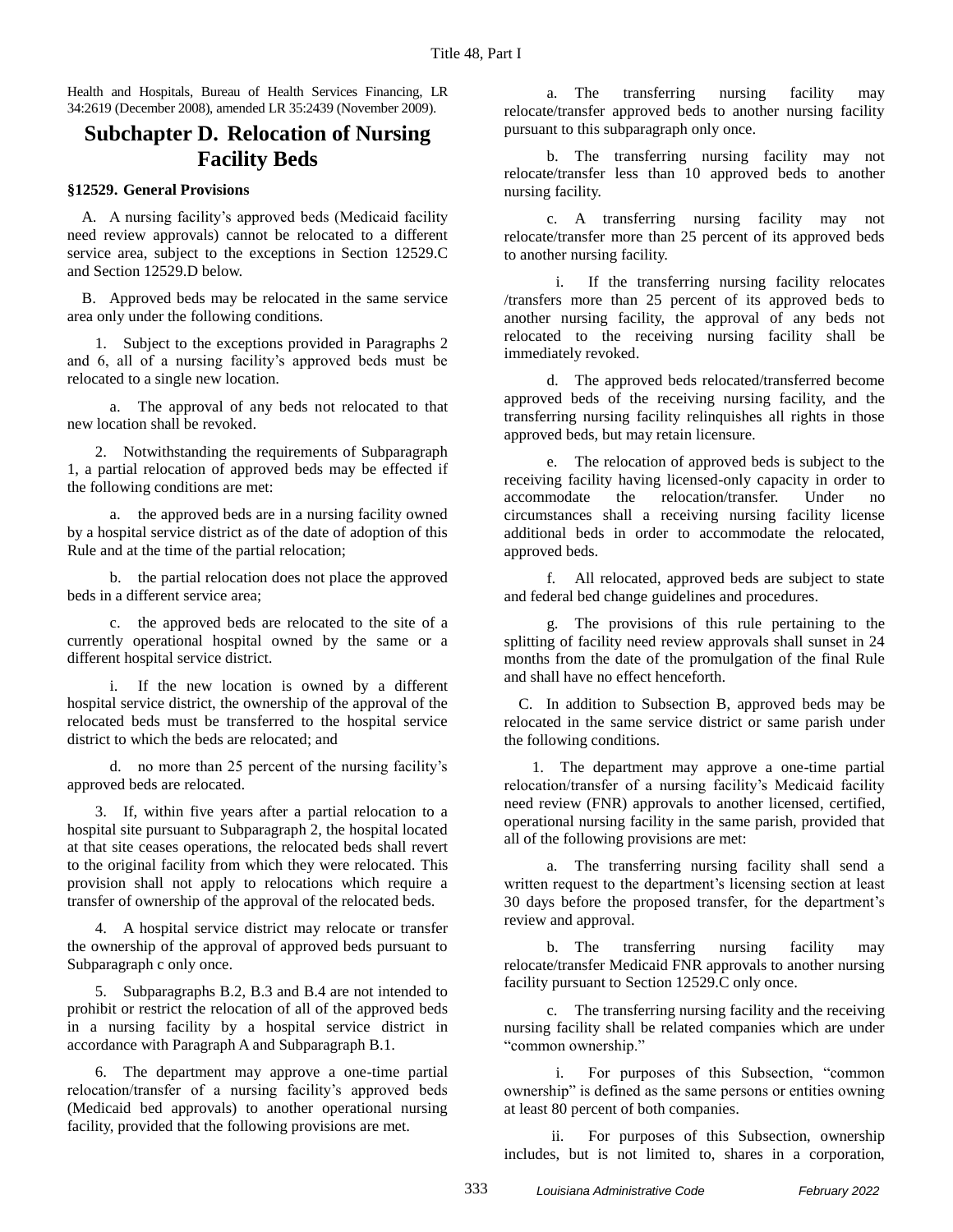membership in a limited liability company, or partnership interest in a partnership or limited liability partnership.

d. The transferring nursing facility may not relocate/transfer less than 10 Medicaid FNR approvals to another nursing facility.

e. A transferring nursing facility may not relocate/transfer more than 25 percent of its Medicaid FNR approvals to another facility.

f. The Medicaid FNR approvals relocated/transferred become Medicaid FNR approvals of the receiving nursing facility, and the transferring nursing facility relinquishes all rights in those Medicaid FNR approvals, but may retain licensure of the licensed nursing facility beds.

g. At the time of the relocation/transfer of the Medicaid FNR approvals, the receiving facility shall have more licensed nursing facility beds than it has Medicaid FNR approvals. The number of Medicaid FNR approvals transferred shall not exceed the number of licensed-only beds (licensed nursing facility beds not having Medicaid FNR approval) at the receiving nursing facility; the receiving nursing facility is prohibited from receiving more Medicaid FNR approvals than can be utilized for the receiving nursing facility's current licensed bed capacity. Under no circumstances shall a receiving facility license additional beds in order to accommodate the relocated Medicaid FNR approvals. After the relocation, the receiving nursing facility shall have the same number of licensed beds as prior to the relocation.

h. All relocated Medicaid FNR approvals are subject to state and federal bed change guidelines and procedures.

i. The provisions of Section 12529.C pertaining to the transfer of Medicaid FNR approvals shall sunset in 24 months from the date of the promulgation of the final Rule implementing Section 12529.C and shall have no effect henceforth.

D. In addition to Paragraphs B and C of this Section, Medicaid FNR approvals of an existing licensed and certified nursing facility that is awaiting the completion of a replacement nursing facility building, may be temporarily relocated to a licensed building that may be outside of the service area or parish of the existing FNR approved service area or parish under the following conditions.

1. The department may approve a one-time temporary relocation of a nursing facility's Medicaid FNR approvals to another licensed building that may be outside the existing FNR approved service area or parish, provided that all of the following provisions are met:

a. The relocating nursing facility shall send a written request to the department's Health Standards Section at least 30 days before the proposed temporary relocation outside the existing FNR approved service area or parish, for the department's review and approval. This request shall include all good cause grounds for the temporary relocation

of the Medicaid FNR approvals. The department will determine if approval of the temporary relocation will be granted.

b. The nursing facility shall not temporarily relocate to a licensed building located in a service area or parish that is greater than 100 miles from the existing licensed service area or parish of the nursing facility.

c. The temporarily relocating nursing facility shall maintain the same number of licensed and Medicaid FNR approved beds as prior to the relocation.

d. All temporarily relocated Medicaid FNR approvals of the licensed and certified nursing facility are subject to compliance with all state and federal licensure/certification guidelines and procedures.

e. The temporary location shall be in compliance with all licensing and certification standards for nursing facilities, and receive a temporary nursing facility license issued by the department.

f. The temporary license shall expire 18 months from the date of issuance and the facility shall relocate to its new replacement nursing facility building during that period. One extension of the temporary license, not to exceed six months, may be granted by the department for good cause shown.

g. During the period of temporary licensure, the nursing facility shall not accept any new admissions to the facility.

AUTHORITY NOTE: Promulgated in accordance with R.S. 36:254 and 40:2116.

HISTORICAL NOTE: Promulgated by the Department of Health and Hospitals, Office of the Secretary, Bureau of Health Services Financing, LR 21:806 (August 1995), amended LR 25:1250 (July 1999), LR 28:2190 (October 2002), LR 30:1023 (May 2004), LR 32:845 (May 2006), LR 34:2619 (December 2008), amended by the Department of Health and Hospitals, Bureau of Health Services Financing, LR 36:1009 (May 2010), amended by the Department of Health, Bureau of Health Services Financing LR 46:953 (July 2020), LR 47:1306 (September 2021), LR 48:303 (February 2022).

### **Subchapter E. Nursing Facility Bed Abeyance**

### **§12531. General Provisions**

A. A nursing facility may have all of its approved beds disenrolled from the Medicaid Program and placed in abeyance if the department determines that the average annual occupancy in the service area where the facility is located is less than 85 percent. The department shall base this determination on the occupancy figures contained in the most recent LTC-2 report issued by the department prior to its receipt of a written request that the facility's beds be placed in abeyance in accordance with Paragraph B of this Section.

B. In order to request that a facility's beds be placed in abeyance, all persons or entities who are the holders of the approval, the nursing facility license, and the Medicaid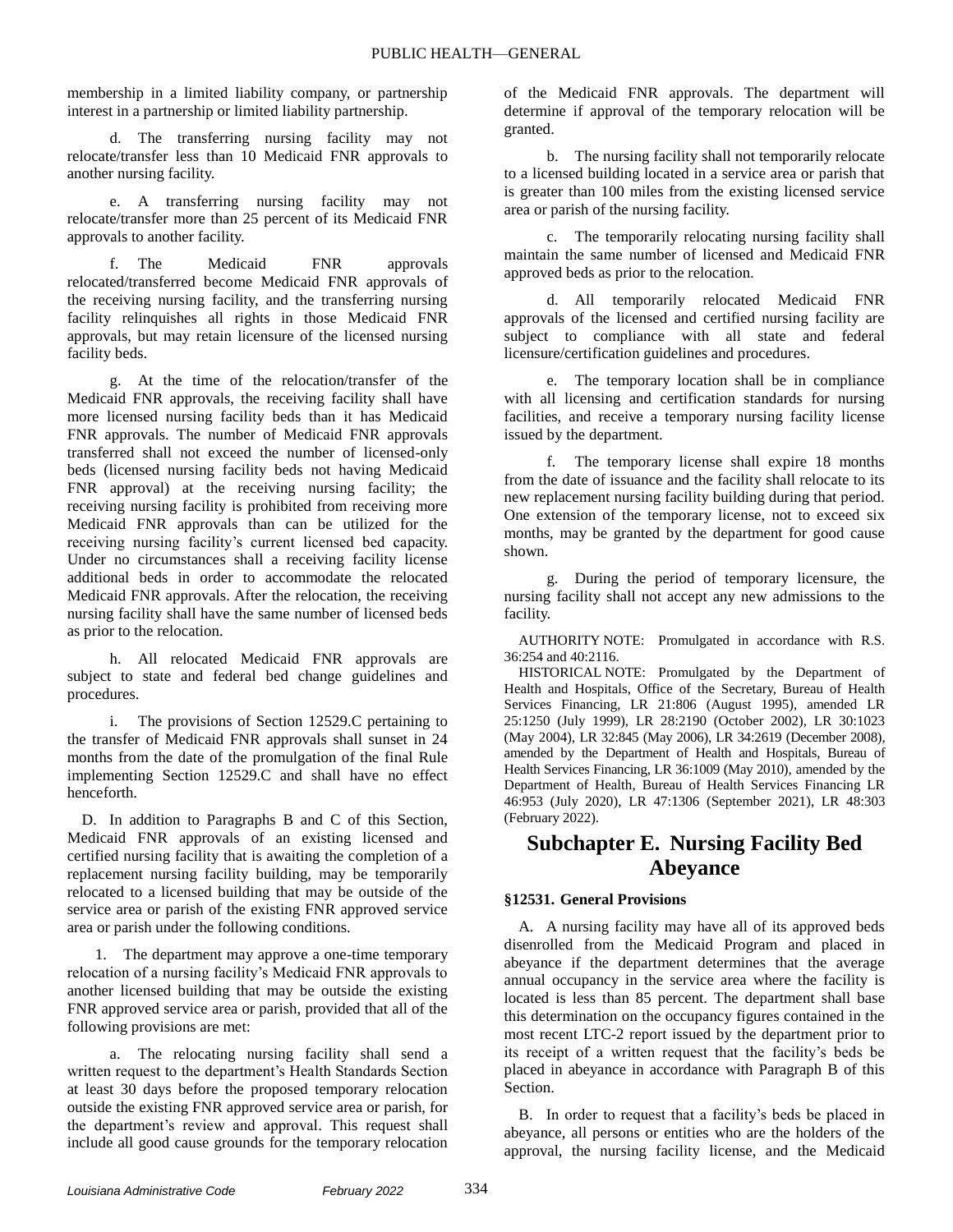provider agreement must submit to the department a written request signed by each such person or entity. The written request shall:

1. specify the date (which must be no later than 120 days after the receipt of the request by the department) on which the intended closure of the facility will occur; and

2. designate an individual (referred to hereinafter as the "designated contact person") who shall serve as the contact between the party(ies) submitting the request and the department with respect to all matters involving the placing of the facility's beds in abeyance and their removal from abeyance.

a. The written request must include the mailing address and telephone number of that person.

b. If the designated contact person is changed, a written notice thereof, signed by each person or entity who submitted the original request, shall be given to the department.

C. If the department determines that the requirements set forth (Paragraphs A and B) have been met, it shall issue a written Notice of Abeyance and forward it to the designated contact person within 30 calendar days after its receipt of the request for abeyance, subject to the provisions of Paragraph L. If the department determines that these requirements have not been met or that the issuance of a Notice of Abeyance would conflict with Paragraph L, it shall issue a written denial and forward it to the designated contact person within 30 calendar days after its receipt of the request.

D. All of a facility's approved beds must be disenrolled from the Medicaid Program within 120 days after the designated contact person's receipt of a notice of abeyance. An extension not to exceed 90 days may be granted if extenuating circumstances warrant said extension, such as safe transfer of patients. Otherwise, the notice of abeyance will automatically expire at the end of the 120-day period.

E. All of a facility's approved beds may be disenrolled before the designated contact person's receipt of a notice of abeyance. However if he or she does not receive a notice of abeyance within 120 days after the beds are disenrolled, the provisions of §12527. D and E will be applicable.

F. With respect to the facility's beds which are not designated to be re-enrolled as Medicaid nursing facility beds, the approval shall automatically expire after 120 days from receipt of the notice of abeyance by the designated contact person; unless the beds are re-enrolled by that date, thus rescinding the notice of abeyance.

G. A notice of abeyance shall remain in effect until the facility's beds are taken out of abeyance and are re-enrolled in Medicaid.

H. A facility's beds shall remain in abeyance until the average annual occupancy in the facility's service area, as shown in the most recent LTC-2 report, has exceeded 93 percent.

I. If the department determines that the average annual occupancy in the facility's service area, as shown in the most recent LTC-2 report, has exceeded 93 percent, it shall give written notice thereof to the designated contact person.

1. The written notice shall specify the number of the facility's approved beds which must be taken out of abeyance and re-enrolled as Medicaid nursing facility beds.

2. That number shall be determined by the department based upon the following criteria.

a. A nursing facility with 120 or fewer enrolled beds at the time of the request may return all of its enrolled beds from abeyance.

b. A nursing facility with 121 to 160 enrolled beds at the time of the request may return up to 80 percent of its beds from abeyance, but in no case shall it be required to return fewer than 120 beds.

c. A nursing facility with 161 or more enrolled beds at the time of the request may return up to 75 percent of its beds from abeyance, but in no case shall it be required to return fewer than 128 beds, nor shall it be allowed to return more than 175 beds.

d. A nursing facility may choose to return fewer beds from abeyance than are allowed by this Subparagraph and if it does so, the balance of the beds shall be disenrolled.

J. Within one year after the receipt of the written notice described in Paragraph I (or, in the case of new construction for a replacement facility, within 24 months after the receipt of such notice), the beds specified by the department must be taken out of abeyance and re-enrolled as Medicaid nursing facility beds.

1. An extension of that time may be granted at the discretion of the department, when delays are caused by circumstances beyond the control of the applicant (e.g., acts of God).

2. Inappropriate zoning is not a basis for extension.

3. If the facility's beds which are designated to be reenrolled as Medicaid nursing facility beds are not re-enrolled within the specified time period, the approval for those beds will automatically expire at the end of that period.

K. If, after issuing the written notice provided in Paragraph I to the designated contact person, the department determines that the requirement set forth in Paragraph H is no longer met, the obligation to place the facility's beds back in service in accordance with Paragraph J shall not be affected or negated.

L. If two or more requests to place beds in abeyance are pending at the same time, and the issuance of notices of abeyance for all of the pending requests would conflict with this Paragraph, priority shall be assigned to the requests as follows.

1. If two or more facilities are located in the same service area, a request with respect to a facility having a lower average annual occupancy rate shall have priority over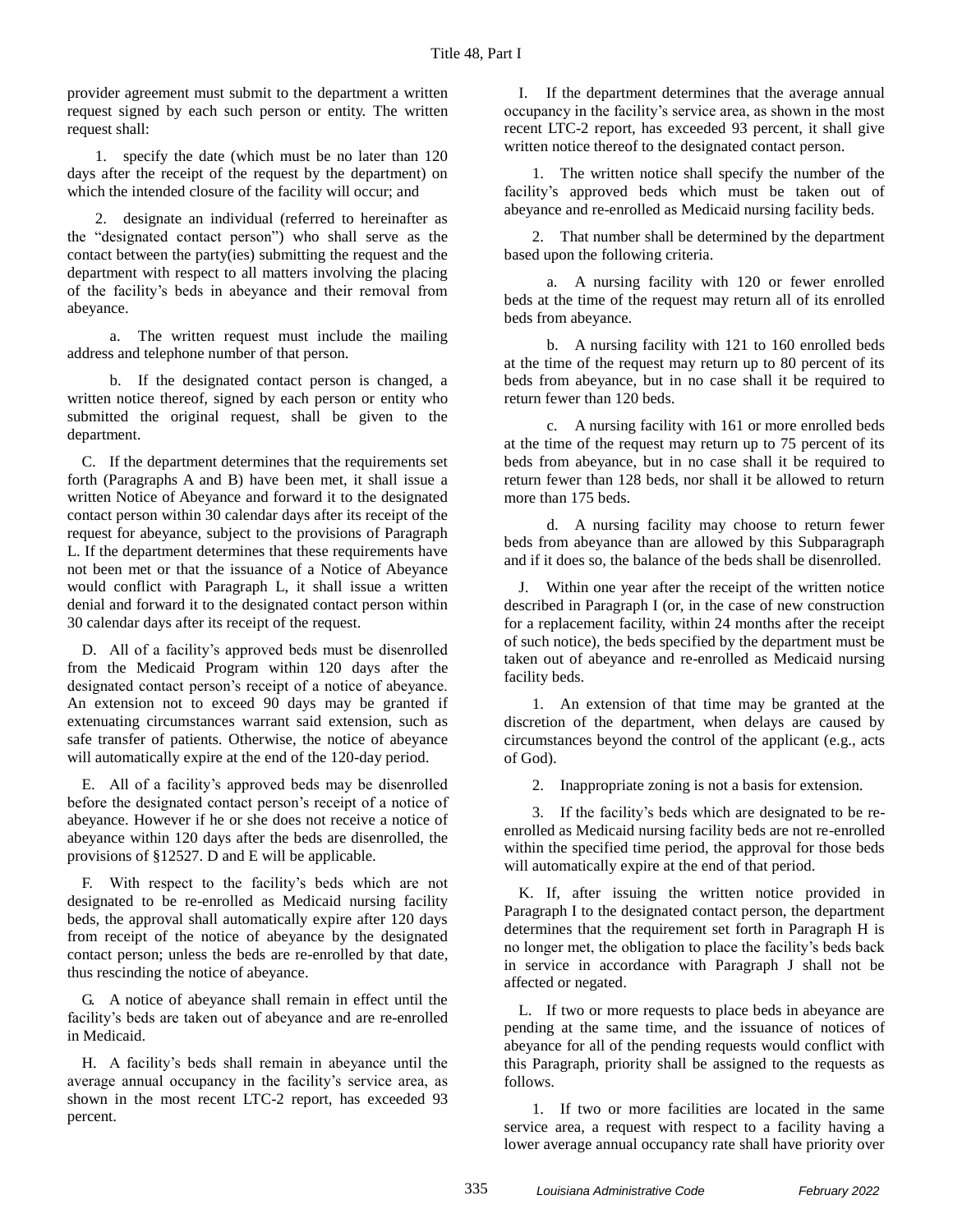a request with respect to a facility having a higher average annual occupancy rate, based on the most recent LTC-2 report issued by the department.

M. While a facility's beds are in abeyance, the ownership of the approval for those beds may not be transferred and shall not be subject to any legal device.

N. All of a facility's beds which are taken out of abeyance and re-enrolled in the Medicaid Program must remain located together in one facility, which shall be either the original facility in which they were located before being placed in abeyance or another facility located in the same service area as the original facility.

AUTHORITY NOTE: Promulgated in accordance with R.S. 40:2116.

HISTORICAL NOTE: Promulgated by the Department of Health and Hospitals, Office of the Secretary, Bureau of Health Services Financing, LR 30:1023 (May 2004), amended LR 34:2620 (December 2008).

## **Subchapter F. Exception Criteria for Bed Approvals**

### **§12533. Declared Disasters and Emergency Events**

A. The facility need review bed approvals for a licensed and Medicaid certified nursing facility, ICF/DD, or for a licensed adult residential care provider (ARCP) located in an area or areas which have been affected by an executive order or proclamation of emergency or disaster issued in accordance with R.S. 29:724 or R.S. 29:766 shall remain in effect and shall not be terminated, revoked or considered to have expired for a period not to exceed two years for a nursing facility or ARCP, and one year for an ICF/DD, following the date of such executive order or proclamation, provided that the following conditions are met:

1. the nursing facility, ICF/DD, or ARCP shall submit written notification to the Health Standards Section within 60 days of the date of the executive order or proclamation of emergency or disaster that:

a. the nursing facility, ICF/DD, or ARCP has experienced an interruption in the provisions of services as a result of events that are the subject of such executive order or proclamation of emergency or disaster issued in accordance with R.S. 29:724 or R.S. 29:766;

b. the nursing facility, ICF/DD, or ARCP intends to resume operation as a nursing facility, ICF/DD, or ARCP in the same service area;

i. if the ICF/DD was approved through an RFP, the ICF/DD must conform to the requirements of the RFP as defined by the department; and

c. includes an attestation that the emergency or disaster is the sole causal factor in the interruption of the provision of services;

NOTE: Pursuant to these provisions, an extension of the 60-day deadline may be granted at the discretion of the department.

2. A nursing facility, ICF/DD, or ARCP resumes operating as a nursing facility, ICF/DD, or ARCP in the

same service area, within two years for a nursing facility or ARCP and within one year for an ICF/DD, of the executive order or proclamation of emergency or disaster in accordance with R.S. 29:724 or R.S. 29:766; and

3. the nursing facility, ICF/DD, or ARCP continues to submit the required documentation and information to the department.

B. The provisions of this Section shall not apply to:

1. a nursing facility, ICF/DD, or ARCP which has voluntarily surrendered its facility need review bed approval; or

2. a nursing facility, ICF/DD, or ARCP which fails to resume operations as a nursing facility, ICF/DD, ARCP in the same service area, within two years for a nursing facility or ARCP and within one year for an ICF/DD, of the executive order or proclamation of emergency or disaster in accordance with R.S. 29:724 or R.S. 29:766.

C. Failure to comply with any of the provisions of this Section shall be deemed a voluntary surrender of the facility need review bed approvals.

AUTHORITY NOTE: Promulgated in accordance with R.S. 40:2116.

HISTORICAL NOTE: Promulgated by the Department of Health and Hospitals, Office of the Secretary, LR 21:812 (August 1995), amended by the Department of Health and Hospitals, Bureau of Health Services Financing, LR 34:2621 (December 2008), amended LR 35:2439 (November 2009), LR 39:1469 (June 2013).

### **§12535. Other Emergency Events (Non-Declared)**

A. This section applies to emergency situations for which an executive order or proclamation of emergency or disaster, pursuant to R.S. 29:724 or R.S. 29:766, has not been issued.

B. The facility need review bed approvals for a licensed and Medicaid certified nursing facility or ICF/DD, or for a licensed ARCP that is rendered unable to provide services to the public because of an emergency situation or disaster, including, but not limited to, fire, flood, tornado or other condition for which the provider is not primarily responsible, shall remain in effect and shall not be terminated, revoked or considered to have expired for a period not to exceed two years for a nursing facility or ARCP, and one year for an ICF/DD, following the date of such emergency situation or disaster, provided that the following conditions are met:

1. the nursing facility, ICF/DD, or ARCP shall submit written notification to the Health Standards Section within 30 days of the date of the emergency situation or disaster that:

a. the nursing facility, ICF/DD, or ARCP has experienced an interruption in the provisions of services as a result of conditions that are described in §12535.B;

b. the nursing facility, ICF/DD, or ARCP intends to resume operation as a nursing facility, ICF/DD, or ARCP in the same service area;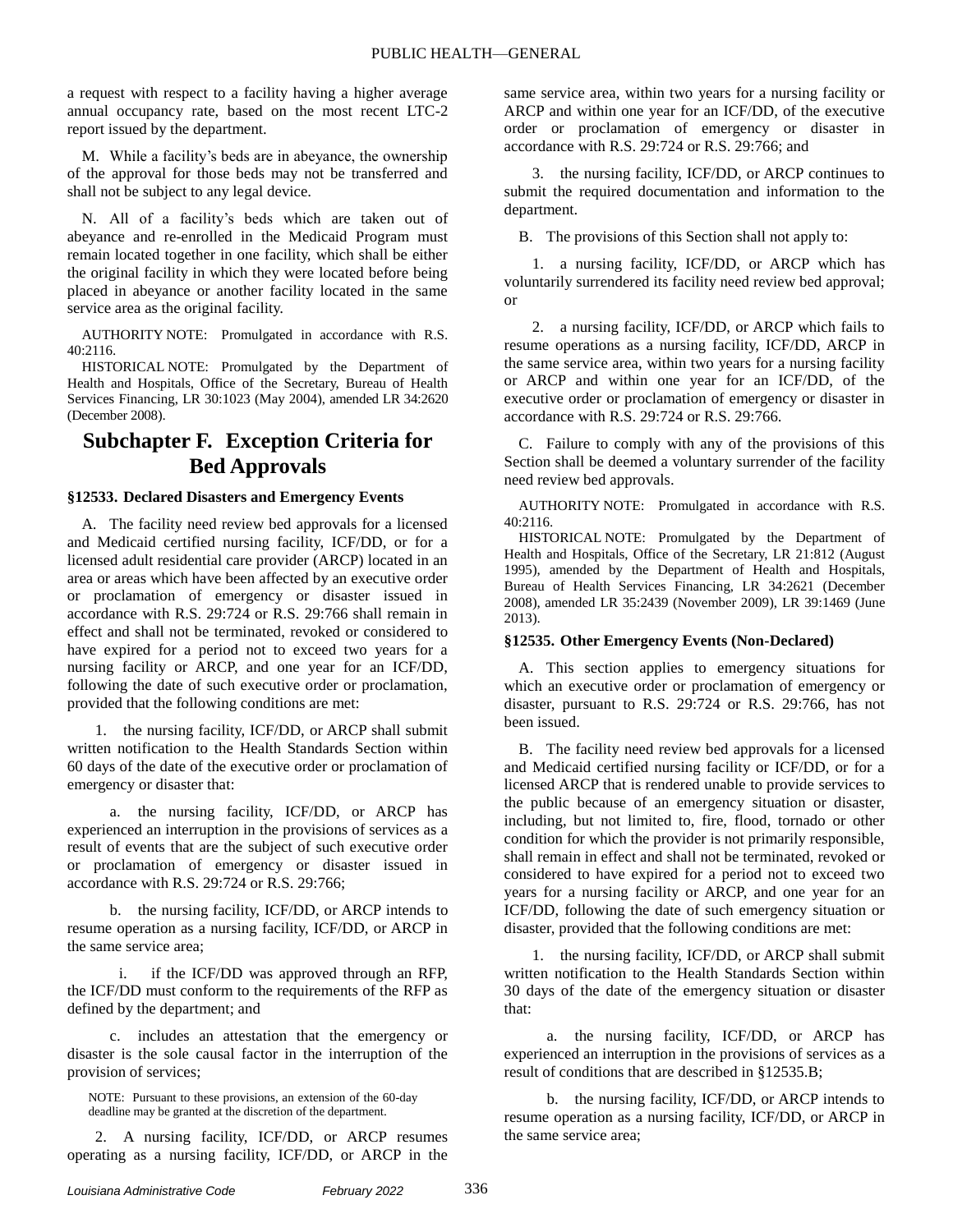i. if the ICF/DD was approved through an RFP, the ICF/DD must conform to the requirements of the RFP as defined by the department; and

c. includes an attestation that the emergency situation or disaster is the sole causal factor in the interruption of the provision of services;

2. the nursing facility, ARCP, or ICF/DD resumes operating as a nursing facility or ICF/DD in the same service area, within two years for a nursing facility or ARCP, and within one year for an ICF/DD, of the disaster or catastrophic condition; and

3. the nursing facility, ARCP, or ICF/DD continues to submit the required documentation and information to the department.

E. The provisions of this Section shall not apply to:

1. a nursing facility, adult residential care facility, or ICF/DD which has voluntarily surrendered its facility need review bed approval; or

2. a nursing facility, ARCP, or ICF/DD which fails to resume operations as a nursing facility or ICF/DD in the same service area, within two years for a nursing facility or ARCP, and within one year for an ICF/DD, of the emergency condition or disaster .

F. Failure to comply with any of the provisions of this Section shall be deemed a voluntary surrender of the facility need review bed approvals.

AUTHORITY NOTE: Promulgated in accordance with R.S. 40:2116.

HISTORICAL NOTE: Promulgated by the Department of Health and Hospitals, Bureau of Health Services Financing, LR 39:1470 (June 2013).

### **§12537. Temporary Inactivation Due to Major Alterations**

A. A licensed nursing facility, ICF/ID or level IV ARCP which is undergoing major alterations to its physical plant may request a temporary inactivation of a certain number of the facility's facility need review (FNR) bed approvals provided that:

1. the nursing facility, ICF/ID or level IV ARCP submits a written request to the licensing agency of the department seeking temporary inactivation of a certain number of its FNR bed approvals. Such written request shall include the following:

a. a statement that the nursing facility, ICF/ID or level IV ARCP is undergoing major alterations to ensure or enhance the health, safety and welfare of the residents;

b. a statement that the major alterations to the nursing facility, ICF/ID or level IV ARCP will cause a certain number of beds to be de-licensed and decertified;

c. an attestation that the alterations are the sole causal factor in the request for temporary inactivation of the FNR bed approvals;

d. the anticipated start date of the temporary inactivation of the FNR bed approvals;

e. the anticipated end date of the temporary inactivation of the FNR bed approvals; and

f. the number of FNR bed approvals requested to be inactivated temporarily;

2. upon receiving a completed written request by a facility for temporary inactivation of a certain number of FNR bed approvals, the department shall review the request to determine whether the request satisfies the requirements of this Section. If the requirements of this Section are met, the department shall issue a notice of temporary inactivation of a certain number of the facility's FNR bed approvals;

3. upon completion of the major alterations, the facility shall submit to the department a completed written request to reinstate the FNR bed approvals that were inactivated due to the major alterations to the facility;

NOTE: The FNR bed approvals capacity, after major alterations are completed, shall not exceed the FNR bed approvals capacity of the nursing facility, ICF/ID or Level IV ARCP at the time of the request to temporarily inactivate a certain number of its FNR bed approvals prior to the major alterations.

4. the provisions of this Subsection shall not apply to a nursing facility, ICF/ID or Level IV ARCP which has voluntarily surrendered its license or has voluntarily disenrolled the facility's beds from Medicaid;

5. there shall be no effect upon the Medicaid reimbursement rate of a nursing facility or an ICF/ID that is undergoing major alterations pursuant to this rule during the period of the inactivation of the FNR approval.

AUTHORITY NOTE: Promulgated in accordance with R.S. 40:2116.

HISTORICAL NOTE: Promulgated by the Department of Health, Bureau of Health Services Financing, LR 42:1299 (August 2016).

### **Subchapter G. Administrative Appeals**

### **§12541. Appeal Procedures**

A. Administrative appeal hearings shall be conducted pursuant to the Administrative Procedures Act.

B. An applicant may request an administrative hearing within 30 calendar days after receipt of the department's notice of denial of facility need review.

1. The request for an administrative hearing must be made in writing to the department's Bureau of Appeals.

2. The request must contain a statement setting forth the specific reason with which the applicant disagrees and the reasons for the disagreement.

3. Unless a timely and proper request is received by the Bureau of Appeals, the findings of the department shall be considered a final and binding administrative determination.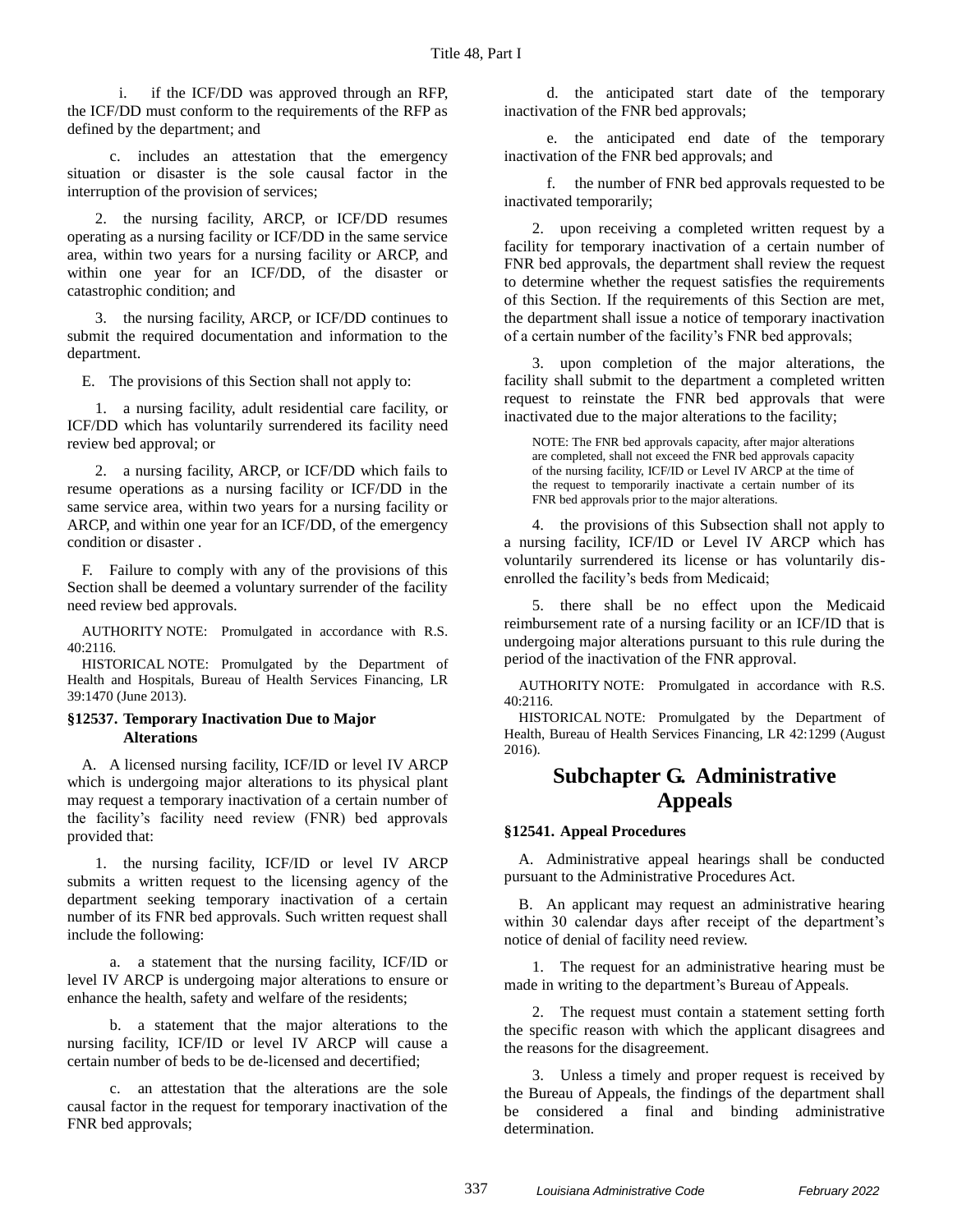4. The request shall be considered timely if it is postmarked by the 30th calendar day after receipt of the department's notice of denial.

5. A fee of \$500 must accompany a request for an appeal.

C. When an administrative hearing is scheduled, the Bureau of Appeals shall notify the applicant in writing.

1. The notice shall be mailed no later than 15 calendar days before the scheduled date of the administrative hearing and shall contain the:

- a. date of the hearing;
- b. time of the hearing; and
- c. place of the hearing.

D. The administrative hearing shall be conducted by an administrative law judge from the Bureau of Appeals according to the following procedures.

1. An audio recording of the hearing shall be made.

2. A copy of the recording may be prepared and reproduced at the request of a party to the hearing, provided he bears the cost of the copy of the recording.

3. Testimony at the hearing shall be taken only under oath, affirmation or penalty of perjury.

4. Each party shall have the right to:

- a. call and examine parties and witnesses;
- b. introduce exhibits;

c. question opposing witnesses and parties on any matter relevant to the issue, even though the matter was not covered in the direct examination;

d. impeach any witness, regardless of which party first called him to testify; and

e. rebut the evidence against him/her.

5. Any relevant evidence shall be admitted if it is the sort of evidence upon which responsible persons are accustomed to rely on in the conduct of serious affairs, regardless of the existence of any common law or statutory rule which might make the admission of such evidence improper over objection in civil or criminal actions.

a. Documentary evidence may be received in the form of copies or excerpts.

b. Irrelevant, immaterial, or unduly repetitious evidence shall be excluded.

c. The rules of privilege recognized by law shall be given effect.

6. The administrative law judge may question any party or witness and may admit any relevant and material evidence.

7. A party has the burden of proving whatever facts he/she must establish to sustain his/her position.

8. An applicant who has been denied through the facility need review process shall present his case first and has the burden to show by a preponderance of the evidence that facility need review approval should have been granted by the department pursuant to the provisions of this rules.

9. After an applicant denied facility need review has presented his evidence, the department will then have the opportunity to present its case and to refute and rebut the testimony and evidence presented by the applicant.

E. Any party may appear, and be heard, at any appeals proceeding through an attorney or a designated representative. The representative shall have a written authorization to appear on behalf of the applicant.

1. A person appearing in a representative capacity shall file a written notice of appearance on behalf of a provider identifying:

a. his/her name;

b. address;

c. telephone number; and

d. the party being represented.

AUTHORITY NOTE: Promulgated in accordance with R.S. 40:2116.

HISTORICAL NOTE: Promulgated by the Department of Health and Hospitals, Bureau of Health Services Financing, LR 35:2440 (November 2009).

### **§12543. Preliminary Conferences**

A. Although not specifically required, the Bureau of Appeals may schedule a preliminary conference. The purposes of the preliminary conference include, but are not limited to:

1. clarification, formulations and simplifications of issues;

2. resolution of controversial matters;

3. exchange of documents and information;

4. stipulations of fact to avoid unnecessary introduction of witnesses;

5. other matters which may aid disposition of the issues; and

6. scheduling a hearing date that is convenient to all parties.

B. When the Bureau of Appeals schedules a preliminary conference, all parties shall be notified in writing. The notice shall direct any parties and their attorneys to appear on a specific date and at a specific time and place.

C. When the preliminary conference resolves all or some of the matters in controversy, a summary of the findings agreed to at the conference shall be provided by the administrative law judge. When the preliminary conference does not resolve all of the matters in controversy, an administrative hearing shall be scheduled on those matters still in controversy.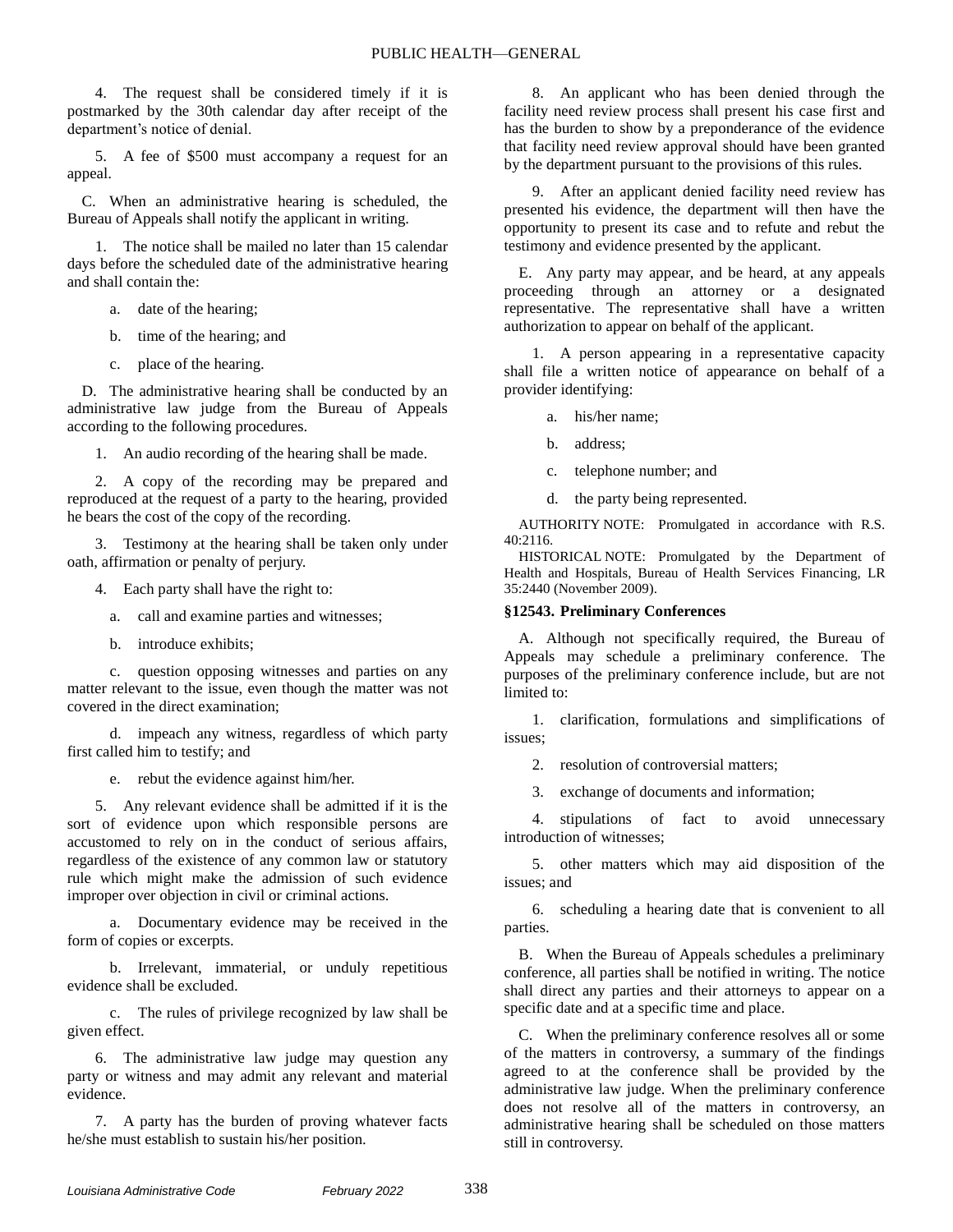AUTHORITY NOTE: Promulgated in accordance with R.S. 40:2116.

HISTORICAL NOTE: Promulgated by the Department of Health and Hospitals, Bureau of Health Services Financing, LR 35:2441 (November 2009).

### **§12545. Responsibilities of the Administrative Law Judge**

A. The administrative law judge shall have the power to:

1. administer oaths and affirmations;

2. regulate the course of the hearings;

3. set the time and place for continued hearings;

4. fix the time for filing briefs and other documents; and

5. direct the parties to appear and confer to consider simplification of the issues.

B. At the conclusion of the administrative hearing, the administrative law judge shall:

1. take the matter under advisement; and

2. prepare a written proposed decision which will contain:

a. findings of fact;

b. a determination of the issues presented;

c. a citation of applicable policy and regulations;

d. an order.

and

AUTHORITY NOTE: Promulgated in accordance with R.S. 40:2116.

HISTORICAL NOTE: Promulgated by the Department of Health and Hospitals, Bureau of Health Services Financing, LR 35:2441 (November 2009).

### **§12547. Witnesses and Subpoenas**

A. Each party shall arrange for the presence of their witnesses at the administrative hearing.

B. A subpoena to compel the attendance of a witness shall be issued by the administrative law judge upon written request by a party or on his own motion.

C. The party is required to notify the administrative law judge in writing at least 10 days in advance of the hearing of those witnesses whom he wishes to be subpoenaed.

D. No subpoena shall be issued until the party (other than the department) who wishes to subpoena a witness first deposits with the hearing officer a sum of money sufficient to pay all fees and expenses to which a witness in a civil case is entitled pursuant to R.S. 13:3661 and R.S. 13:3671.

E. The department may request issuance of subpoenas without depositing said sum of money. The witness fee may be waived if the person is an employee of the department.

F. An application for subpoena duces tecum for the production by a witness of books, papers, correspondence, memoranda or other records, or to permit inspection of such, shall be made in writing to the administrative law judge. The written application shall:

1. give the name and address of the person or entity upon whom the subpoena is to be served.

2. precisely describe the material that is desired to be produced;

3. state the materiality thereof to the issued involved in the proceedings; and

4. include a statement that, to the best of applicant's knowledge, the witness has such items in his possession or under his control.

G. Any party or witness may file a motion to quash, which shall be scheduled by the administrative law judge for a contradictory hearing.

H. When any person summoned under this Section neglects or refuses to obey such summons, or to produce books, papers, correspondence, memoranda or other records, or to give testimony as required, any party may apply to the judge of the district court for the district within which the person so summoned resides or is found, for an attachment against him as for a contempt pursuant to the Administrative Procedures Act.

AUTHORITY NOTE: Promulgated in accordance with R.S. 40:2116.

HISTORICAL NOTE: Promulgated by the Department of Health and Hospitals, Bureau of Health Services Financing, LR 35:2441 (November 2009).

### **§12549. Continuances or Further Hearings**

A. The Bureau of Appeals shall conduct the hearing within 90 days of the docketing of the administrative appeal. One extension, not to exceed 90 days, may be granted by the Bureau of Appeals upon good cause shown.

1. If the hearing is not commenced within 180 days from the docketing of the appeal, the decision of the department will be considered upheld.

B. Where the administrative law judge, at his/her discretion, determines that additional evidence is necessary for the proper determination of the case, he/she may:

1. continue the hearing to a later date and order the party(s) to produce additional evidence; or

2. close the hearing and hold the record open in order to permit the introduction of additional documentary evidence.

3. any evidence submitted shall be made available to both parties and each party shall have the opportunity for rebuttal.

C. Written notice of the time and place of a continued or further hearing shall be given. When a continuance of further hearing is ordered during an administrative hearing, oral notice of the time and place of the continued hearing may be give to each party present.